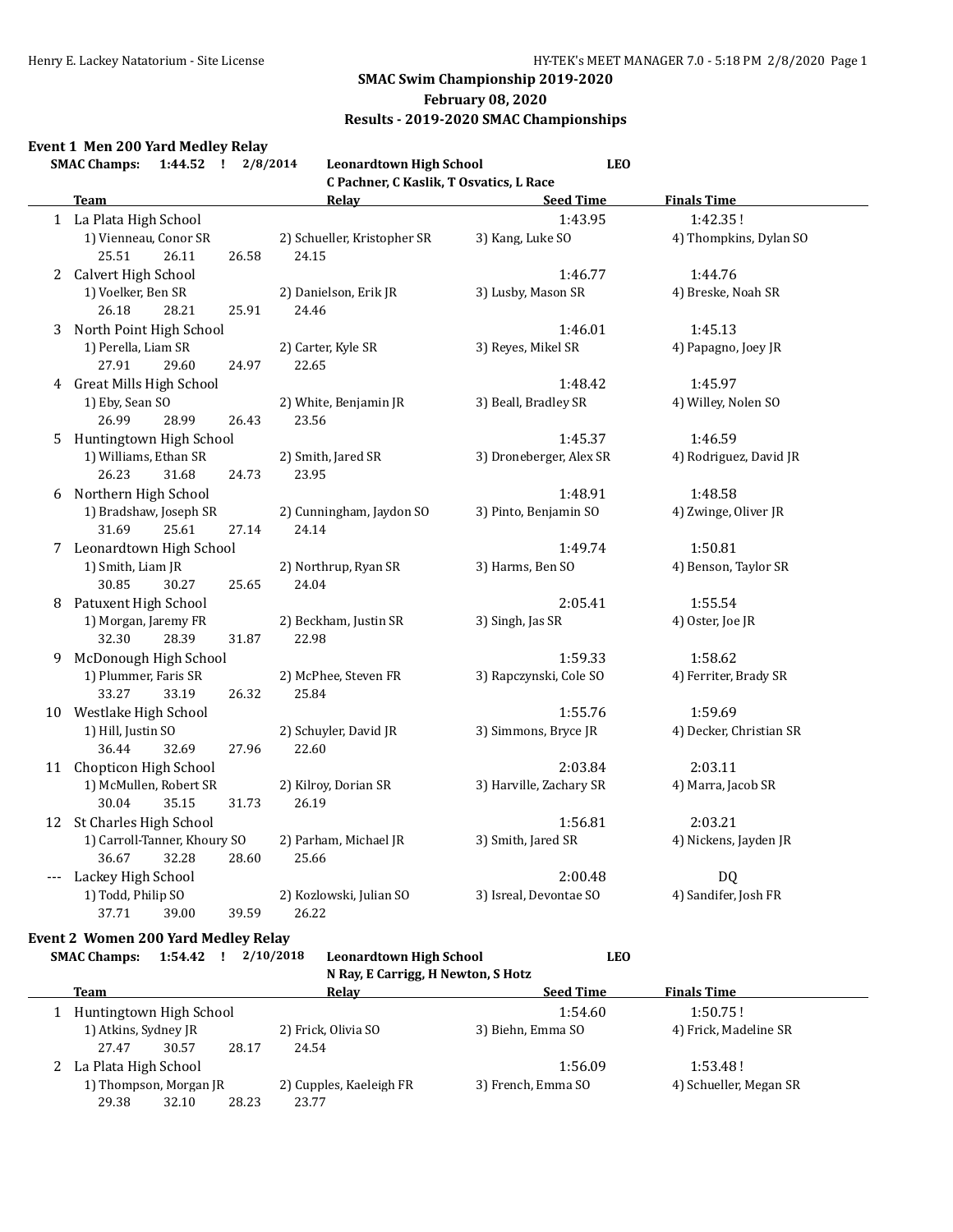### **February 08, 2020**

### **Results - 2019-2020 SMAC Championships**

### **(Event 2 Women 200 Yard Medley Relay)**

|                | <b>Team</b>                    | Relay                     | <b>Seed Time</b>       | <b>Finals Time</b>      |
|----------------|--------------------------------|---------------------------|------------------------|-------------------------|
| $\overline{3}$ | <b>Great Mills High School</b> |                           | 2:03.63                | 2:01.41                 |
|                | 1) Morris, Lydia JR            | 2) Ganzell, Jolie JR      | 3) Chan, Sophie SO     | 4) Raley, Savannah SO   |
|                | 32.12<br>33.96<br>28.64        | 26.69                     |                        |                         |
|                | 4 North Point High School      |                           | 2:04.69                | 2:02.63                 |
|                | 1) Perella, Camden SO          | 2) Bell, Amiya JR         | 3) Padilla, Emily SO   | 4) Rios, Alyssa JR      |
|                | 30.80<br>33.54<br>33.07        | 25.22                     |                        |                         |
| 5              | McDonough High School          |                           | 2:03.97                | 2:04.76                 |
|                | 1) Mahr, Katie SR              | 2) Tompkins, Alexandra JR | 3) Byrd-Taft, Jayme FR | 4) Hulvey, Reagan SO    |
|                | 30.95                          | 27.47                     |                        |                         |
| 6              | Northern High School           |                           | 2:05.99                | 2:06.99                 |
|                | 1) Murphy, Lauren SR           | 2) Zaidi, Alexia FR       | 3) Hartwell, Nyah SR   | 4) Greene, Katherine FR |
|                | 38.04<br>31.53<br>28.70        | 28.72                     |                        |                         |
| 7              | Calvert High School            |                           | 2:09.92                | 2:13.93                 |
|                | 1) Gleason, Cameron JR         | 2) Bubin, Johna JR        | 3) McGowan, Maggie SO  | 4) Kuhaneck, Emma SR    |
|                | 33.09<br>40.01<br>39.21        | 21.62                     |                        |                         |
| 8              | Chopticon High School          |                           | 2:13.23                | 2:14.97                 |
|                | 1) Fields, Marissa SR          | 2) Wild, Rosemary JR      | 3) Gatton, Sydney JR   | 4) Moore, Bethany JR    |
|                | 35.85<br>35.39<br>41.66        | 22.07                     |                        |                         |
| 9              | Patuxent High School           |                           | 2:16.67                | 2:18.44                 |
|                | 1) Lazer, Rose JR              | 2) Grand, Lauren SR       | 3) Elliott, Zoe SR     | 4) Izdepski, Cammy SR   |
|                | 34.41<br>39.19<br>34.37        | 30.47                     |                        |                         |
| 10             | Thomas Stone High School       |                           | 2:21.37                | 2:22.18                 |
|                | 1) Jameson, Cora JR            | 2) Goodell, Celeste SR    | 3) Truby, Emma SO      | 4) Cartwright, Mary SR  |
|                | 31.59<br>42.06<br>34.57        | 33.96                     |                        |                         |
|                | 11 St Charles High School      |                           | 2:26.81                | 2:30.51                 |
|                | 1) Simmonds, Natesa FR         | 2) Heflin, Amir SR        | 3) Villalobos, Ulan FR | 4) Moore, Halle SO      |
|                | 49.51<br>36.36<br>33.13        | 31.51                     |                        |                         |
|                | Leonardtown High School        |                           | 1:59.43                | DQ                      |
|                | 1) McCloskey, Lauren SO        | 2) Connolly, Leanna SO    | 3) Ray, Nelle JR       | 4) Hotz, Sam JR         |
|                | 29.34<br>33.88<br>26.80        | 25.55                     |                        |                         |
|                | Westlake High School           |                           | 2:38.06                | DQ                      |
|                | 1) Inscoe, Kaitlyn SO          | 2) Ramirez, Julissa SR    | 3) Huber, Cassandra FR | 4) Odeyemi, Maricia SO  |
|                | 40.81<br>41.26<br>38.10        | 34.25                     |                        |                         |
| $---$          | Lackey High School             |                           | 2:28.70                | DQ                      |
|                | 1) Tameling, Katlyn FR         | 2) Klinger, Charlie SO    | 3) Harley, Skylar SR   | 4) Bugert, Julianna SO  |
|                | 44.89<br>41.33<br>36.04        | 33.37                     |                        |                         |

### **Event 3 Men 200 Yard Freestyle**

|   | <b>SMAC Champs:</b> | 1:49.06 ! | 2/6/2016 | Liam Vienneau                 | <b>LAP</b>       |                    |
|---|---------------------|-----------|----------|-------------------------------|------------------|--------------------|
|   | Name                |           |          | Yr School                     | <b>Seed Time</b> | <b>Finals Time</b> |
|   | Vienneau, Conor     |           |          | SR La Plata High School       | 1:48.57          | 1:45.58!           |
|   | 24.39               | 26.43     | 27.41    | 27.35                         |                  |                    |
|   | Jameson, Clayton    |           |          | SO Thomas Stone High School   | 1:58.00          | 1:53.06            |
|   | 24.86               | 27.59     | 30.41    | 30.20                         |                  |                    |
| 3 | Smith, Liam         |           |          | Leonardtown High School<br>IR | 1:59.19          | 1:53.62            |
|   | 25.28               | 28.93     | 30.31    | 29.10                         |                  |                    |
| 4 | Beall, Bradley      |           |          | SR Great Mills High School    | 2:02.06          | 1:56.52            |
|   | 26.28               | 29.29     | 30.40    | 30.55                         |                  |                    |
| 5 | Perella, Liam       |           |          | SR North Point High School    | 1:59.90          | 2:01.80            |
|   | 26.23               | 29.21     | 32.04    | 34.32                         |                  |                    |
| 6 | Thompkins, Dylan    |           |          | SO La Plata High School       | 2:01.78          | 2:02.45            |
|   | 26.72               | 30.25     | 33.36    | 32.12                         |                  |                    |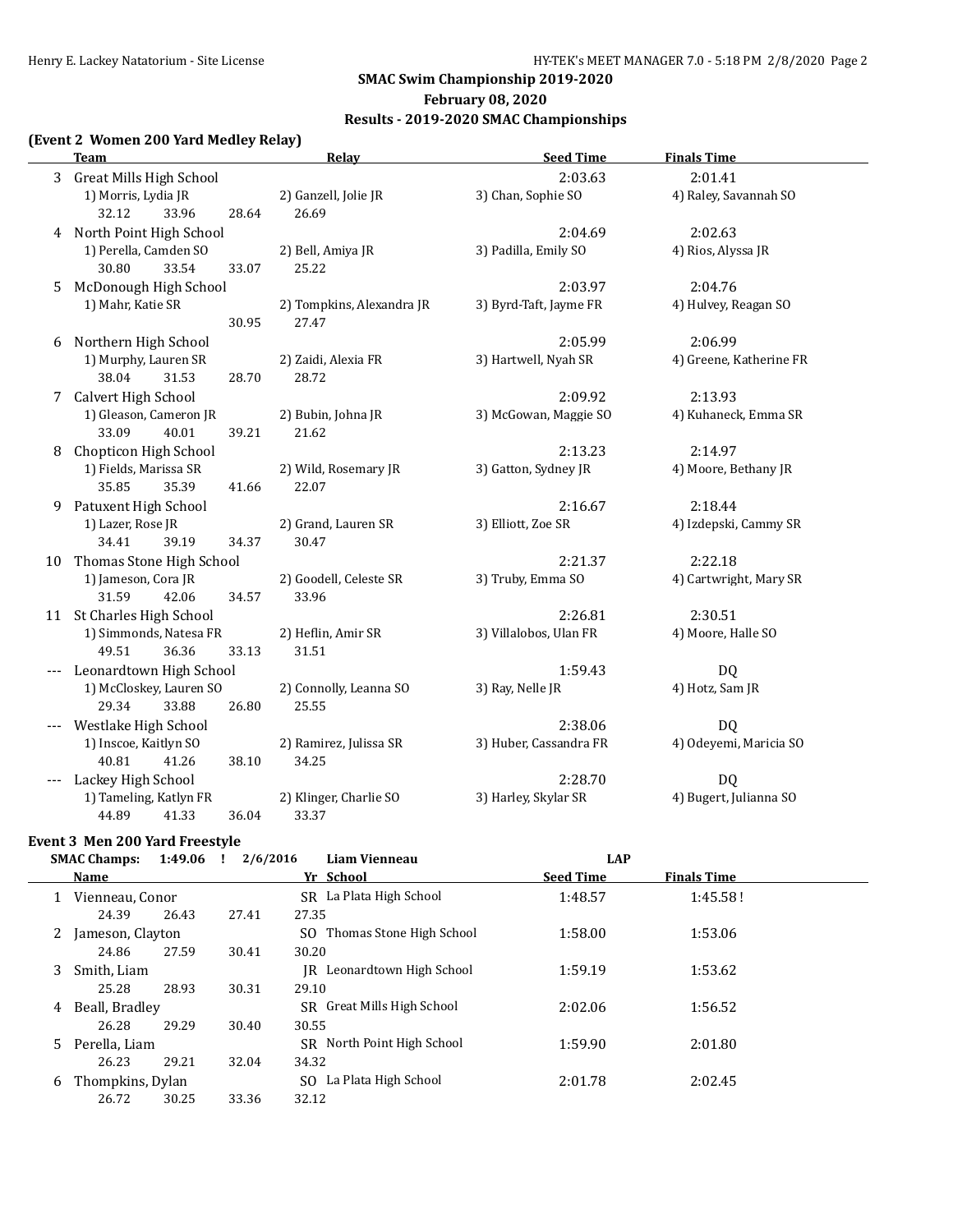# **(Event 3 Men 200 Yard Freestyle)**

| <u>Name</u>                      |         | Yr School                           | <b>Seed Time</b> | <b>Finals Time</b> |  |
|----------------------------------|---------|-------------------------------------|------------------|--------------------|--|
| 7 Doughty, Josh                  |         | JR North Point High School          | 2:03.84          | 2:03.26            |  |
| 27.13<br>30.99<br>8 Hance, Tyler | 32.67   | 32.47<br>SR Huntingtown High School | 2:05.58          | 2:04.86            |  |
| 27.52<br>31.16                   | 32.98   | 33.20                               |                  |                    |  |
| 9 Walls, Ben<br>28.48<br>32.03   | 33.40   | JR Leonardtown High School<br>32.25 | 2:09.20          | 2:06.16            |  |
| 10 Lusby, Mason                  |         | SR Calvert High School              | 2:14.84          | 2:07.78            |  |
| 28.83<br>31.92                   | 33.85   | 33.18                               |                  |                    |  |
| 11 Burriss, Noah                 |         | JR Westlake High School             | 2:09.50          | 2:08.19            |  |
| 28.88<br>32.76                   | 33.79   | 32.76                               |                  |                    |  |
| 12 Oster, Joe                    |         | JR Patuxent High School             | 2:13.16          | 2:09.70            |  |
| 28.63<br>32.31                   | 34.24   | 34.52                               |                  |                    |  |
| 13 Ulrich, Daniel                |         | SO Great Mills High School          | 2:12.04          | 2:09.92            |  |
| 28.73<br>32.69                   | 34.43   | 34.07                               |                  |                    |  |
| 14 Bradshaw, Joseph              |         | SR Northern High School             | 2:12.52          | 2:10.86            |  |
| 28.74<br>32.19                   | 35.09   | 34.84                               |                  |                    |  |
| 15 Smith, Jared                  |         | SR Huntingtown High School          | 2:12.21          | 2:11.47            |  |
| 28.59<br>31.79                   | 34.97   | 36.12                               |                  |                    |  |
| 16 Brough, Nathaniel             |         | SO Lackey High School               | 2:12.70          | 2:11.68            |  |
| 28.79<br>33.37                   | 35.17   | 34.35                               |                  |                    |  |
| 17 Rivas, Jeff                   |         | SO Calvert High School              | 2:15.74          | 2:14.56            |  |
| 30.16<br>34.23                   | 35.35   | 34.82                               |                  |                    |  |
| 18 Hubbard, Samuel               |         | SO Northern High School             | 2:15.02          | 2:18.03            |  |
|                                  | 37.02   | 35.44                               |                  |                    |  |
| 19 Thornton, Michael             |         | FR McDonough High School            | 2:28.49          | 2:23.29            |  |
| 33.51<br>36.10                   | 37.39   | 36.29                               |                  |                    |  |
| 20 Lusby, Joey                   |         | JR Patuxent High School             | 2:27.50          | 2:28.90            |  |
| 33.05<br>37.05                   | 39.74   | 39.06                               |                  |                    |  |
| 21 Aguilar, Orlando              |         | SR St Charles High School           | 2:47.93          | 2:34.89            |  |
| 33.27<br>39.50                   | 42.84   | 39.28                               |                  |                    |  |
| 22 Nebel, Samuel                 |         | JR Chopticon High School            | 2:47.50          | 2:35.60            |  |
| 33.54<br>40.14                   | 1:21.92 |                                     |                  |                    |  |
| 23 Whitten, Evan                 |         | SO McDonough High School            | 2:35.64          | 2:37.48            |  |
| 33.40<br>39.43                   | 42.42   | 42.23                               |                  |                    |  |
| 24 Kriete, Brayden               |         | FR Chopticon High School            | 2:44.29          | 2:38.84            |  |
| 34.82<br>40.19                   | 42.77   | 41.06                               |                  |                    |  |
| 25 Allen, Marquez                |         | SR Lackey High School               | 2:39.53          | 2:39.12            |  |
| 34.37<br>39.40                   | 43.64   | 41.71                               |                  |                    |  |
| 26 Dunn, James                   |         | SR Westlake High School             | 3:01.61          | 2:55.08            |  |
| 36.25<br>42.84                   | 1:35.99 |                                     |                  |                    |  |

### **Event 4 Women 200 Yard Freestyle**

|  |  | SMAC Champs: $1:58.51$ ! $2/10/2018$ Laurel Gallaudet | NOC |  |
|--|--|-------------------------------------------------------|-----|--|
|  |  |                                                       |     |  |

| Name                   |       |       | Yr School                  | <b>Seed Time</b> | <b>Finals Time</b> |  |
|------------------------|-------|-------|----------------------------|------------------|--------------------|--|
| Hartwell, Nyah         |       |       | SR Northern High School    | 2:06.64          | 2:00.16            |  |
| 28.28                  | 30.31 | 30.60 | 30.97                      |                  |                    |  |
| 2 Ray, Nelle           |       |       | IR Leonardtown High School | 2:01.77          | 2:02.52            |  |
| 27.17                  | 31.33 | 32.24 | 31.78                      |                  |                    |  |
| Cupples, Kaeleigh<br>3 |       |       | FR La Plata High School    | 2:06.31          | 2:03.79            |  |
| 28.10                  | 30.85 | 32.16 | 32.68                      |                  |                    |  |
| Bonds, Gabrielle<br>4  |       |       | FR Leonardtown High School | 2:09.48          | 2:04.33            |  |
| 28.29                  | 30.87 | 32.31 | 32.86                      |                  |                    |  |
|                        |       |       |                            |                  |                    |  |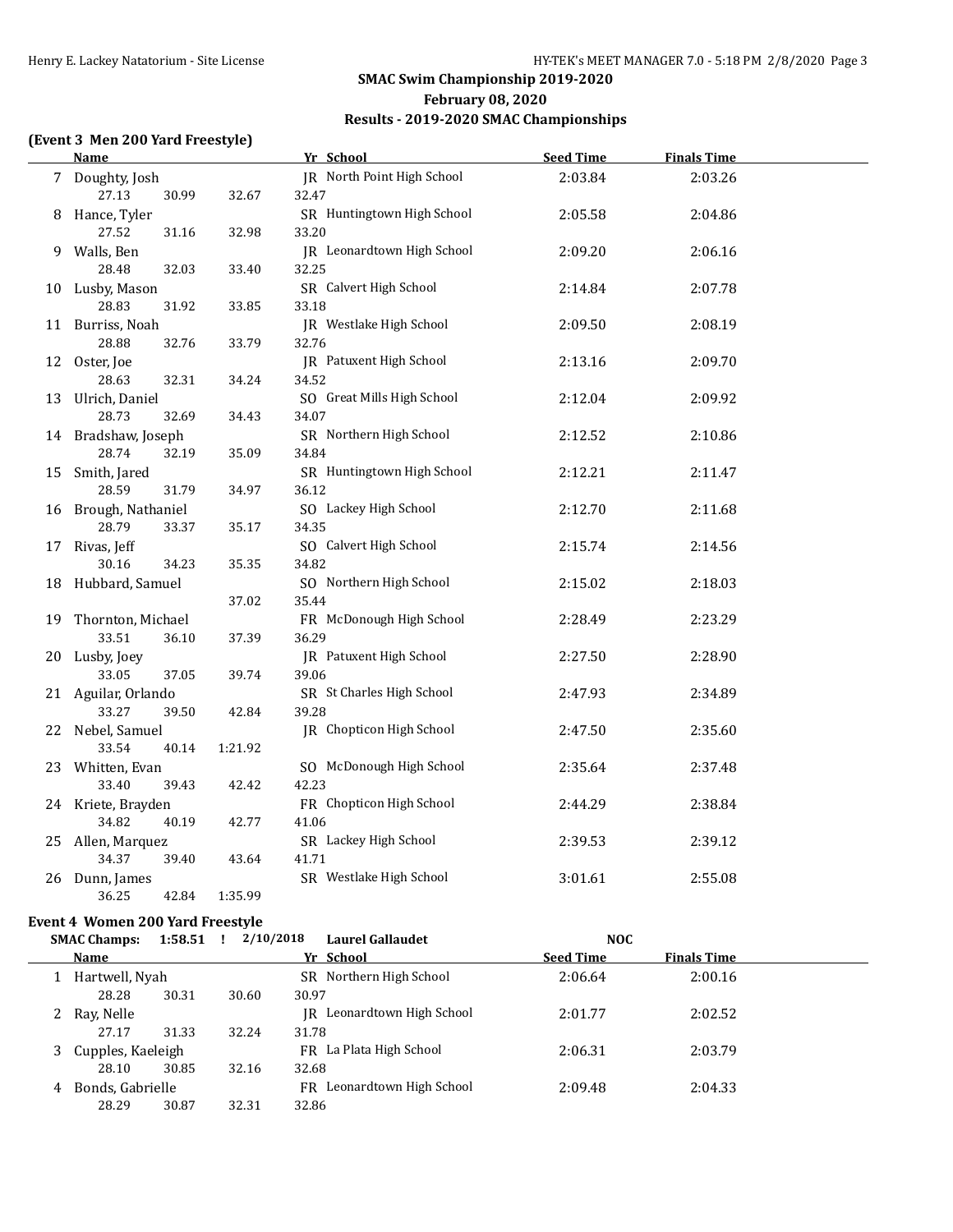### **(Event 4 Women 200 Yard Freestyle)**

|    | <b>Name</b>                        |         | Yr School                        | <b>Seed Time</b> | <b>Finals Time</b> |  |
|----|------------------------------------|---------|----------------------------------|------------------|--------------------|--|
|    | 5 Chan, Sophie                     |         | SO Great Mills High School       | 2:11.32          | 2:05.80            |  |
|    | 29.68<br>31.60                     | 32.44   | 32.08                            |                  |                    |  |
|    | 6 Biehn, Emma                      |         | SO Huntingtown High School       | 2:07.92          | 2:07.96            |  |
|    | 28.59<br>31.64                     | 33.65   | 34.08                            |                  |                    |  |
|    | 7 Baker, Noe                       |         | FR Great Mills High School       | 2:12.80          | 2:11.32            |  |
|    | 29.52<br>33.17                     | 34.76   | 33.87                            |                  |                    |  |
|    | 8 Kuhaneck, Emma                   |         | SR Calvert High School           | 2:18.72          | 2:14.98            |  |
|    | 30.27<br>33.69                     | 35.99   | 35.03                            |                  |                    |  |
|    | 9 White, Logan                     |         | JR La Plata High School          | 2:24.49          | 2:17.15            |  |
|    | 31.01<br>33.99                     | 35.96   | 36.19                            |                  |                    |  |
|    | 10 Jameson, Cora                   |         | JR Thomas Stone High School      | 2:21.10          | 2:17.90            |  |
|    | 30.81<br>34.51                     | 36.62   | 35.96                            |                  |                    |  |
|    | 11 Padilla, Emily                  |         | SO North Point High School       | 2:19.78          | 2:19.88            |  |
|    | 30.71<br>33.81                     | 36.62   | 38.74                            |                  |                    |  |
|    | 12 Rios, Alyssa                    |         | JR North Point High School       | 2:21.09          | 2:21.56            |  |
|    | 31.31<br>35.13                     | 37.13   | 37.99                            |                  |                    |  |
|    | 13 Browning, Eileen                |         | SO McDonough High School         | 2:34.64          | 2:27.68            |  |
|    | 31.32<br>35.84                     | 41.52   | 39.00                            |                  |                    |  |
|    | 14 Cost, Isabella                  |         | FR Huntingtown High School       | 2:31.79          | 2:33.76            |  |
|    | 32.69<br>38.23                     | 41.44   | 41.40                            |                  |                    |  |
|    | 15 Alvey, Kaylee<br>35.57<br>41.43 | 42.96   | FR Lackey High School<br>40.57   | 2:44.50          | 2:40.53            |  |
|    | 16 Lyddane, Ava                    |         | SO McDonough High School         | 2:47.10          | 2:42.57            |  |
|    | 35.37<br>40.39                     | 44.53   | 42.28                            |                  |                    |  |
|    | 17 Murphy, Lauren                  |         | SR Northern High School          | 2:36.17          | 2:45.04            |  |
|    | 35.34<br>40.75                     | 45.10   | 43.85                            |                  |                    |  |
|    | 18 Stewart, Abby                   |         | JR Patuxent High School          | 2:45.60          | 2:45.19            |  |
|    | 36.18<br>41.04                     | 44.33   | 43.64                            |                  |                    |  |
|    | 19 Cartwright, Mary                |         | SR Thomas Stone High School      | 2:40.56          | 2:48.14            |  |
|    | 36.65<br>42.53                     | 45.76   | 43.20                            |                  |                    |  |
|    | 20 Parks, Marissa                  |         | JR St Charles High School        | 2:47.45          | 2:48.49            |  |
|    | 34.45<br>42.20                     | 46.61   | 45.23                            |                  |                    |  |
|    | 21 Vernier, Ashley                 |         | SR Calvert High School           | 2:47.67          | 2:48.86            |  |
|    | 36.09<br>43.38                     | 45.04   | 44.35                            |                  |                    |  |
|    | 22 Shunnarah, Jameliah             |         | SR Chopticon High School         | 2:46.55          | 2:49.52            |  |
|    | 35.49                              |         | 45.95                            |                  |                    |  |
|    | 23 Levenson, Taviah                |         | SR St Charles High School        | 3:00.37          | 2:51.37            |  |
|    | 38.58<br>43.88                     | 44.94   | 43.97                            |                  |                    |  |
|    | 24 Gillingham, Briley              |         | IR Chopticon High School         | 2:48.68          | 2:51.50            |  |
|    | 36.58<br>43.28                     | 1:31.64 |                                  |                  |                    |  |
| 25 | Landgraf, Annie                    |         | SR Lackey High School            | 2:55.08          | 2:51.52            |  |
|    | 38.59<br>42.25                     | 46.07   | 44.61                            |                  |                    |  |
| 26 | Carroll, Louise                    |         | JR Patuxent High School          | 3:02.62          | 3:01.11            |  |
|    | 38.94<br>44.99                     | 49.38   | 47.80                            |                  |                    |  |
| 27 | Brooks, Jalayah<br>41.83<br>48.55  | 51.76   | SO Westlake High School<br>50.89 | 3:21.42          | 3:13.03            |  |
|    | 28 Mizelle-Penn, Savannah          |         | IR Westlake High School          | 3:18.00          | 3:16.90            |  |
|    | 43.47<br>49.12                     | 53.20   | 51.11                            |                  |                    |  |
|    |                                    |         |                                  |                  |                    |  |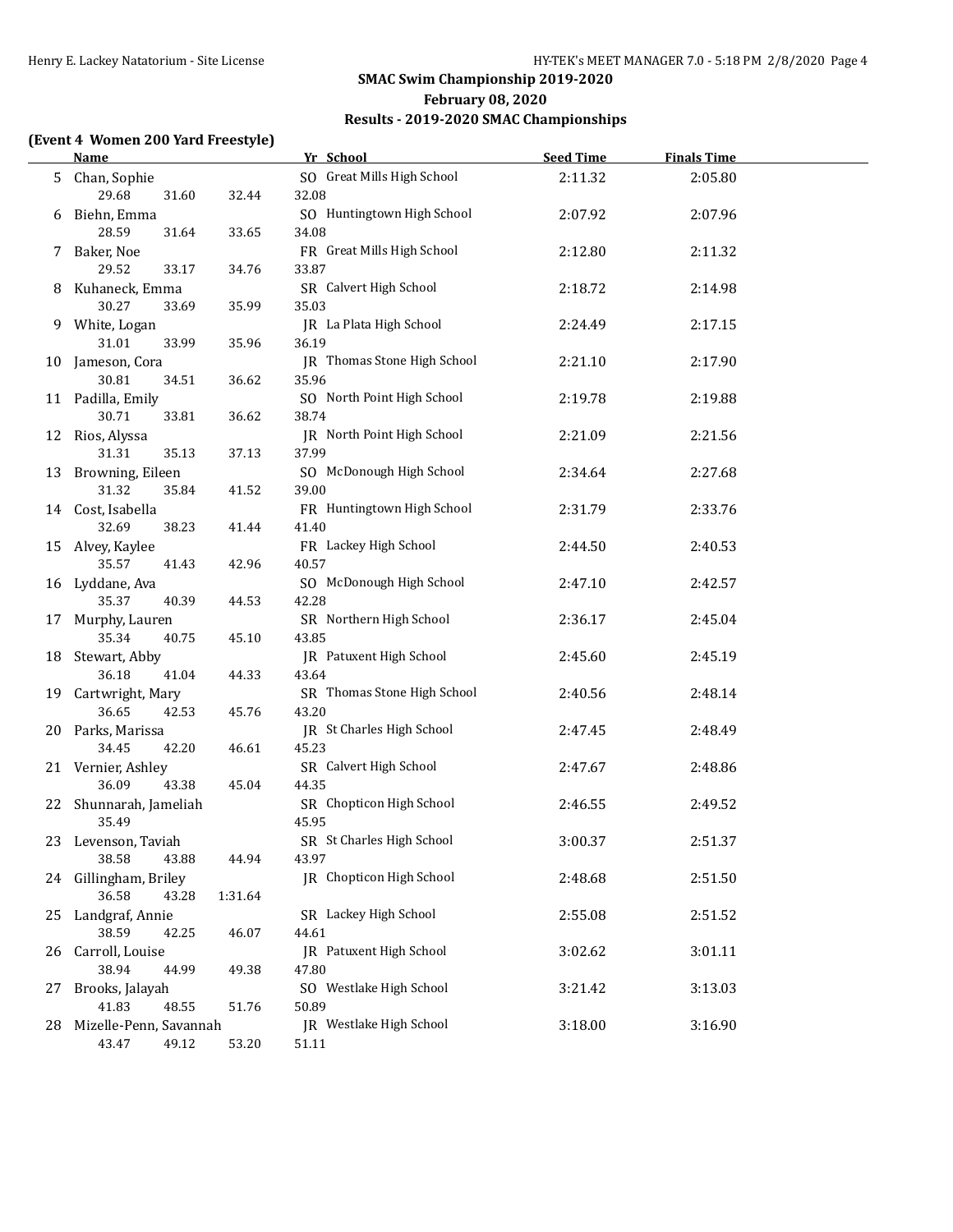# **SMAC Swim Championship 2019-2020 February 08, 2020**

# **Results - 2019-2020 SMAC Championships**

### **Event 5 Men 200 Yard IM**

|    | <b>SMAC Champs:</b>           |             | 1:58.71 ! 2/9/2019 | <b>Zach Claus</b>                      | <b>LEO</b>       |                    |  |
|----|-------------------------------|-------------|--------------------|----------------------------------------|------------------|--------------------|--|
|    | <b>Name</b>                   |             |                    | Yr School                              | <b>Seed Time</b> | <b>Finals Time</b> |  |
|    | 1 Claus, Zach<br>24.92        | 30.26       | 34.80              | SR Leonardtown High School<br>27.75    | 2:02.81          | 1:57.73!           |  |
|    | 2 Williams, Ethan<br>25.57    | 30.26       | 34.42              | SR Huntingtown High School<br>27.73    | 2:00.06          | 1:57.98!           |  |
|    | 3 Cunningham, Jaydon<br>24.97 | 31.52       | 33.44              | SO Northern High School<br>28.54       | 1:58.45          | 1:58.47!           |  |
|    | 4 Wojtowicz, Jimmy<br>26.02   | 32.58       | 37.90              | SO Leonardtown High School<br>29.35    | 2:10.94          | 2:05.85            |  |
| 5  | Danielson, Erik<br>27.32      | 35.97       | 36.15              | <b>IR</b> Calvert High School<br>30.37 | 2:11.59          | 2:09.81            |  |
|    | 6 Droneberger, Alex<br>25.84  | 35.67       | 39.73              | SR Huntingtown High School<br>28.94    | 2:10.53          | 2:10.18            |  |
|    | 7 White, Benjamin<br>28.15    | 34.90       | 37.92              | JR Great Mills High School<br>31.43    | 2:17.16          | 2:12.40            |  |
| 8  | Reyes, Mikel<br>27.39         | 33.09       | 40.99              | SR North Point High School<br>32.91    | 2:15.16          | 2:14.38            |  |
|    | 9 Polk, Robert<br>28.63       | 35.78       | 38.65              | JR North Point High School<br>33.09    | 2:17.32          | 2:16.15            |  |
|    | 10 Kang, Luke<br>28.43        | 36.32       | 45.74              | SO La Plata High School<br>32.84       | 2:25.08          | 2:23.33            |  |
|    | 11 Kim, Joshua<br>30.26       | 37.64       | 44.70              | FR Great Mills High School<br>31.48    | 2:23.39          | 2:24.08            |  |
|    | 12 Morgan, Jaremy<br>30.87    | 37.10       | 44.93              | FR Patuxent High School<br>31.61       | 2:24.86          | 2:24.51            |  |
|    | 13 Hunt, Ethan<br>29.02       | 39.60       | 46.59              | SR Northern High School<br>37.57       | 2:34.33          | 2:32.78            |  |
|    | 14 Grange, Samuel<br>31.41    | 41.87       | 46.03              | JR La Plata High School<br>37.21       | 2:41.26          | 2:36.52            |  |
|    | 15 Norman, Tanner<br>32.25    | 39.72       | 48.37              | SO Calvert High School<br>37.55        | 2:41.21          | 2:37.89            |  |
|    | 16 Harville, Zachary<br>32.54 | 39.81       | 48.50              | SR Chopticon High School<br>37.84      | 2:39.71          | 2:38.69            |  |
|    | 17 Parham, Michael<br>31.94   | 42.89       | 46.41              | JR St Charles High School<br>37.68     | 2:33.77          | 2:38.92            |  |
| 18 | McPhee, Steven<br>31.21       | 43.14       | 50.04              | FR McDonough High School<br>40.71      | 2:38.73          | 2:45.10            |  |
|    | 19 Kilroy, Dorian<br>33.34    | 44.09       | 48.48              | SR Chopticon High School<br>39.25      | 2:36.63          | 2:45.16            |  |
| 20 | Shuff, CJ<br>34.12            |             |                    | SO McDonough High School<br>45.00      | 2:55.05          | 2:57.87            |  |
|    | 21 Hill, Justin<br>37.89      | 45.58       | 56.56              | SO Westlake High School<br>43.29       | 3:02.67          | 3:03.32            |  |
|    | Isreal, Devontae              |             |                    | SO Lackey High School                  | 2:38.31          | <b>DFS</b>         |  |
|    | Event 6 Women 200 Yard IM     |             |                    |                                        |                  |                    |  |
|    | <b>SMAC Champs:</b>           | $2:10.02$ ! | 2/9/2019           | <b>Madeline Frick</b>                  | <b>HUN</b>       |                    |  |
|    | <b>Name</b>                   |             |                    | Yr School                              | <b>Seed Time</b> | <b>Finals Time</b> |  |
|    | 1 Frick, Madeline<br>27.56    | 32.62       | 36.81              | SR Huntingtown High School<br>29.14    | 2:10.02          | 2:06.13!           |  |
| 2  | Zaidi, Alexia<br>28.89        | 31.94       | 38.69              | FR Northern High School<br>31.74       | 2:12.38          | 2:11.26            |  |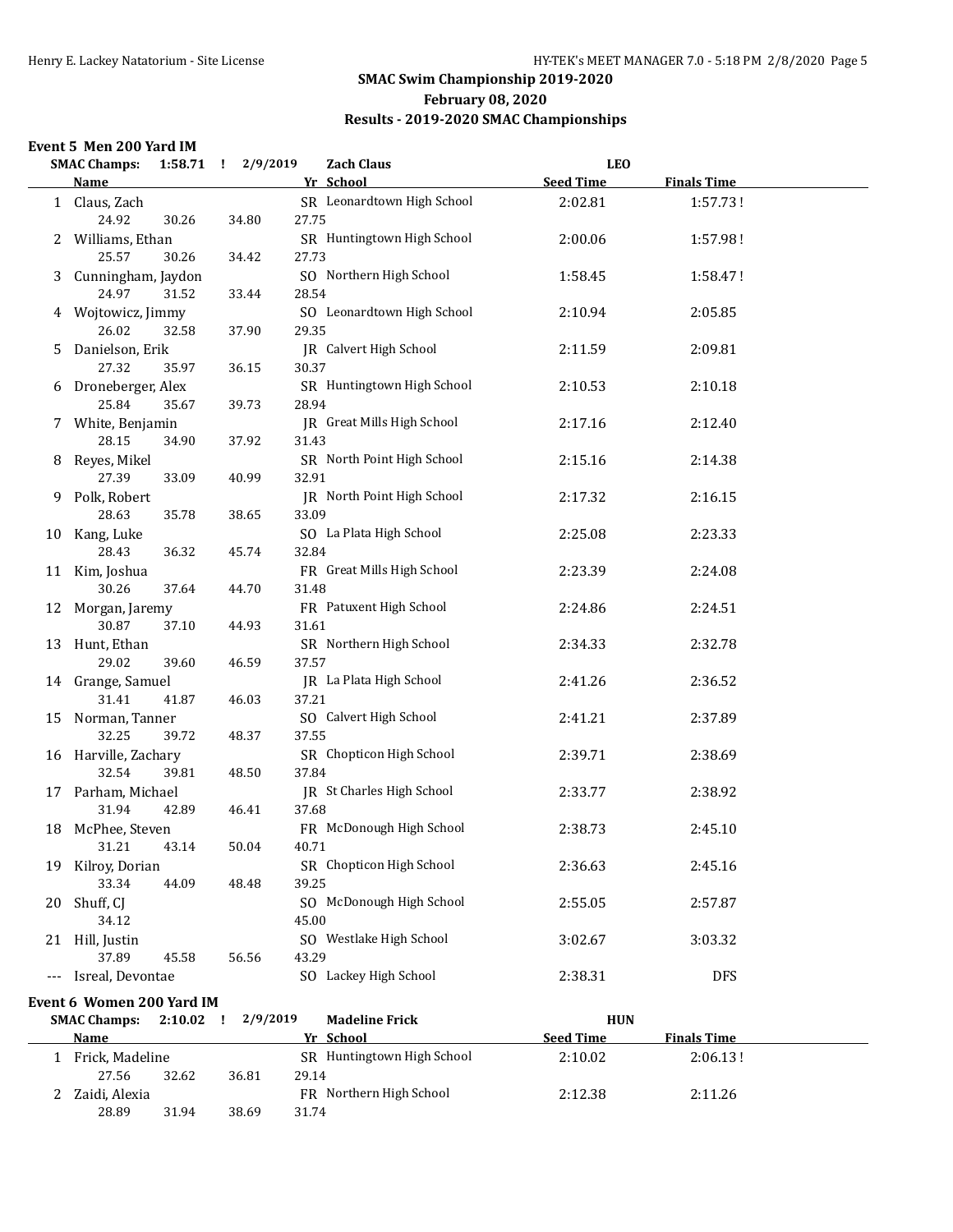### **(Event 6 Women 200 Yard IM)**

|    | <b>Name</b>                          |         | Yr School                         | <b>Seed Time</b> | <b>Finals Time</b> |  |
|----|--------------------------------------|---------|-----------------------------------|------------------|--------------------|--|
|    | 3 McCloskey, Lauren                  |         | SO Leonardtown High School        | 2:29.37          | 2:20.53            |  |
|    | 29.41<br>33.90                       | 43.23   | 33.99                             |                  |                    |  |
|    | 4 Raley, Savannah                    |         | SO Great Mills High School        | 2:28.31          | 2:25.53            |  |
|    | 31.08<br>36.84                       | 44.14   | 33.47                             |                  |                    |  |
| 5. | Tompkins, Alexandra                  |         | JR McDonough High School          | 2:27.08          | 2:25.83            |  |
|    | 30.31<br>39.74                       | 41.12   | 34.66                             |                  |                    |  |
|    | 6 Smith, Kate                        |         | SO Leonardtown High School        | 2:27.42          | 2:27.61            |  |
|    | 30.49<br>36.00                       | 46.72   | 34.40                             |                  |                    |  |
|    | 7 Rogers, Alivia                     |         | JR Huntingtown High School        | 2:31.38          | 2:30.60            |  |
|    | 31.05<br>37.99                       | 43.11   | 38.45                             |                  |                    |  |
|    | 8 Zelesak, Megan                     |         | SO La Plata High School           | 2:37.92          | 2:37.48            |  |
|    | 31.59<br>41.75                       | 45.58   | 38.56                             |                  |                    |  |
| 9. | Morris, Lydia                        |         | JR Great Mills High School        | 2:37.66          | 2:38.06            |  |
|    | 33.43<br>38.16                       | 47.37   | 39.10                             |                  |                    |  |
|    | 10 Grange, Kiera                     |         | FR La Plata High School           | 2:44.78          | 2:44.69            |  |
|    | 35.98<br>42.86                       | 49.01   | 36.84                             |                  |                    |  |
|    | 11 Villalobos, Ulan                  |         | FR St Charles High School         | 2:38.76          | 2:45.29            |  |
|    | 35.55<br>43.65                       | 49.72   | 36.37                             |                  |                    |  |
|    | 12 Villanueva, Charlize              |         | FR North Point High School        | 2:51.91          | 2:45.79            |  |
|    | 33.23<br>41.93                       | 52.36   | 38.27                             |                  |                    |  |
|    | 13 Gray, Grace                       |         | FR Calvert High School            | 2:47.42          | 2:46.20            |  |
|    | 35.53<br>41.70                       | 51.78   | 37.19                             |                  |                    |  |
|    | 14 Mahr, Katie                       |         | SR McDonough High School          | 2:54.74          | 2:47.57            |  |
|    | 36.15<br>45.67                       | 47.10   | 38.65                             |                  |                    |  |
|    | 15 Fields, Marissa                   |         | SR Chopticon High School          | 2:49.17          | 2:50.76            |  |
|    | 36.50<br>44.50                       | 51.80   | 37.96                             |                  |                    |  |
|    | 16 Truby, Emma                       |         | SO Thomas Stone High School       | 2:56.37          | 2:53.23            |  |
|    | 35.42<br>46.83                       | 51.87   | 39.11                             |                  |                    |  |
|    |                                      |         | SO Calvert High School            |                  |                    |  |
|    | 17 McGowan, Maggie<br>35.22<br>44.40 | 54.38   | 39.53                             | 2:53.30          | 2:53.53            |  |
|    |                                      |         | JR North Point High School        |                  |                    |  |
|    | 18 Jarboe, Sara<br>38.24<br>44.06    | 50.61   | 40.87                             | 2:52.38          | 2:53.78            |  |
|    |                                      |         | SR Northern High School           |                  |                    |  |
|    | 19 Nguyen, Abigail<br>39.56<br>43.64 | 50.94   | 43.12                             | 3:02.96          | 2:57.26            |  |
|    |                                      |         | FR Patuxent High School           |                  |                    |  |
|    | 20 Bren, Maddy<br>41.00<br>45.05     | 57.52   | 42.32                             | 3:03.72          | 3:05.89            |  |
|    |                                      |         | SR Thomas Stone High School       |                  |                    |  |
|    | 21 Goodell, Celeste                  |         |                                   | 3:05.93          | 3:08.25            |  |
|    |                                      | 51.97   | 42.91<br>IR Chopticon High School |                  |                    |  |
|    | 22 Crofford, Candesce                |         |                                   | 3:11.59          | 3:11.89            |  |
|    | 41.80<br>48.64                       | 57.70   | 43.75                             |                  |                    |  |
|    | 23 Kaur, Binnat                      |         | SO Patuxent High School           | 3:18.93          | 3:21.94            |  |
|    | 39.62<br>54.64                       | 58.74   | 48.94                             |                  |                    |  |
|    | 24 Hedgspeth, Koah                   |         | SR St Charles High School         | 3:37.62          | 3:22.56            |  |
|    | 44.77<br>52.83                       | 1:01.28 | 43.68                             |                  |                    |  |
|    | Corcoran, Alexis                     |         | FR Lackey High School             | 3:10.82          | <b>DQ</b>          |  |
|    | 44.29<br>48.15                       | 53.47   | 44.24                             |                  |                    |  |

### **Event 7 Men 50 Yard Freestyle**

| 21.96<br><b>SMAC Champs:</b> | 2/6/2016 | <b>Matthew Essing</b>      | <b>NPT</b>       |                    |  |
|------------------------------|----------|----------------------------|------------------|--------------------|--|
| <b>Name</b>                  |          | Yr School                  | <b>Seed Time</b> | <b>Finals Time</b> |  |
| Schueller, Kristopher        |          | SR La Plata High School    | 22.17            | 22.33              |  |
| Papagno, Joey                |          | IR North Point High School | 23.06            | 23.22              |  |
| Rodriguez, David             |          | JR Huntingtown High School | 24.13            | 23.55              |  |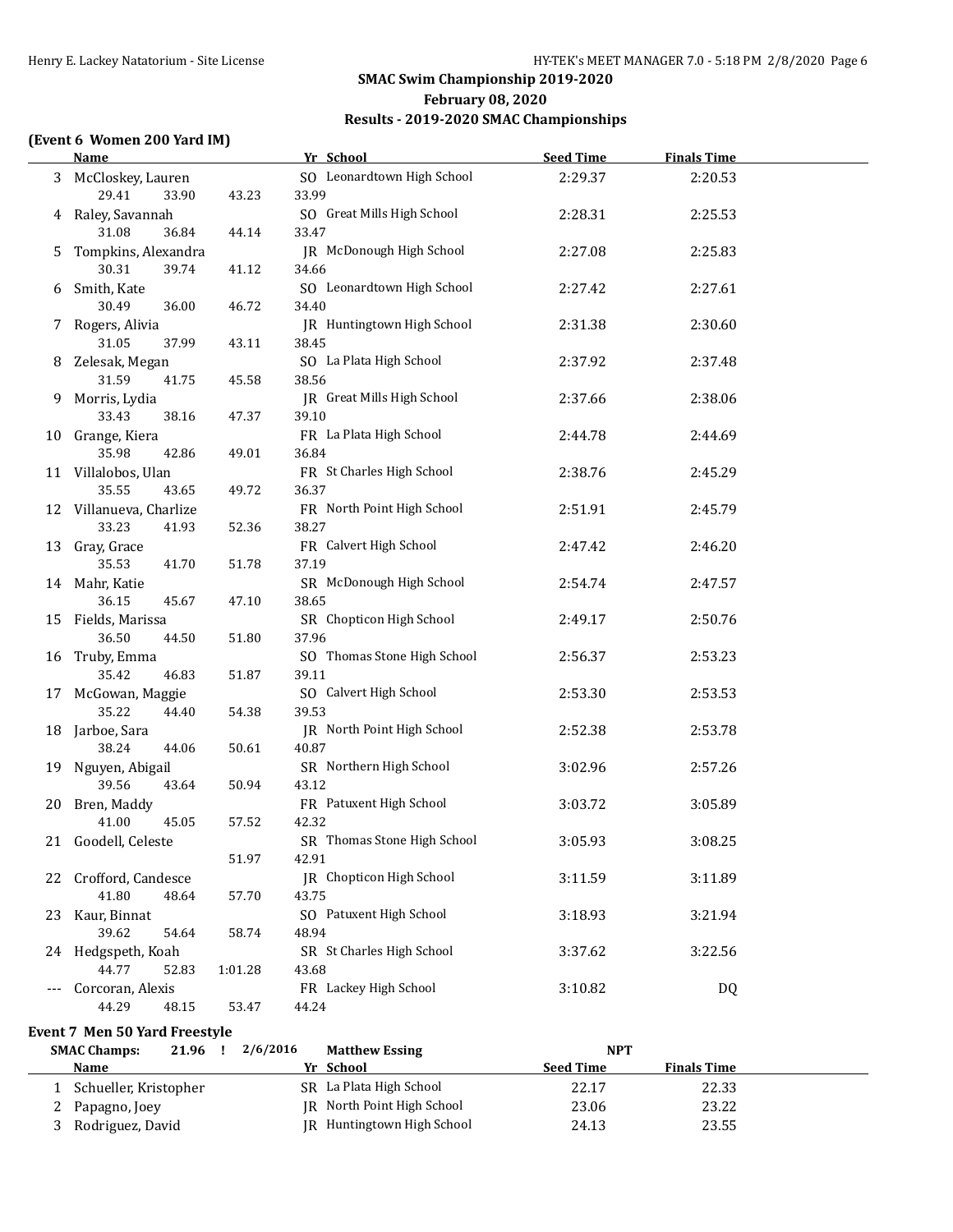### **(Event 7 Men 50 Yard Freestyle)**

|      | <b>Name</b>       |     | Yr School                  | <b>Seed Time</b> | <b>Finals Time</b> |  |
|------|-------------------|-----|----------------------------|------------------|--------------------|--|
| $*4$ | Harms, Ben        |     | SO Leonardtown High School | 23.84            | 23.69              |  |
| $*4$ | Levija, Aidan     | SR. | Calvert High School        | 23.93            | 23.69              |  |
| 6    | Truitt, Justin    | SR. | Thomas Stone High School   | 23.76            | 23.71              |  |
| 7    | Perrie, Tyler     | SR. | North Point High School    | 23.51            | 23.97              |  |
| 8    | Willey, Nolen     | SO. | Great Mills High School    | 24.47            | 24.13              |  |
| 9    | Davis, Zachary    | IR  | Great Mills High School    | 24.45            | 24.17              |  |
| 10   | Benson, Taylor    |     | SR Leonardtown High School | 25.13            | 24.35              |  |
| 11   | Zwinge, Oliver    | IR  | Northern High School       | 25.02            | 24.55              |  |
| 12   | Decker, Christian | SR. | Westlake High School       | 24.23            | 24.62              |  |
| 13   | Simmons, Bryce    | IR  | Westlake High School       | 24.61            | 24.70              |  |
| 14   | Breske, Noah      | SR. | Calvert High School        | 25.59            | 25.40              |  |
| 15   | Smith, Jared      | SR. | St Charles High School     | 25.53            | 25.65              |  |
| 16   | Wright, Hudson    | IR  | La Plata High School       | 25.19            | 25.70              |  |
| 17   | Ferriter, Brady   |     | SR McDonough High School   | 25.72            | 25.73              |  |
| 18   | Johnson, Lincoln  | FR  | Huntingtown High School    | 26.82            | 25.95              |  |
| 19   | Sanders, AJ       | IR  | Northern High School       | 26.80            | 26.12              |  |
| 20   | Nickens, Jayden   | IR. | St Charles High School     | 26.39            | 26.33              |  |
| 21   | Oster, Joe        | IR  | Patuxent High School       | 26.59            | 26.68              |  |
| 22   | Marra, Jacob      | SR. | Chopticon High School      | 27.44            | 26.85              |  |
| 23   | Green, Malachi    | IR  | McDonough High School      | 27.54            | 27.46              |  |
| 24   | Bradley, Travis   | SR. | Lackey High School         | 27.57            | 27.65              |  |
| 25   | Bishop, Dylan     | SR  | Patuxent High School       | 27.43            | 27.69              |  |
| 26   | Allen, Marquez    | SR. | Lackey High School         | 29.26            | 28.05              |  |
| 27   | Fields, Connor    | FR. | Chopticon High School      | 33.05            | 31.51              |  |

### **Event 8 Women 50 Yard Freestyle**

| <b>SMAC Champs:</b> |                    |     |                         |                  |                    |  |
|---------------------|--------------------|-----|-------------------------|------------------|--------------------|--|
|                     | Name               |     | Yr School               | <b>Seed Time</b> | <b>Finals Time</b> |  |
| 1                   | Schueller, Megan   |     | SR La Plata High School | 24.95            | 24.38!             |  |
|                     | Frick, Olivia      | SO. | Huntingtown High School | 25.83            | 25.52              |  |
| 3                   | Hotz, Sam          | IR. | Leonardtown High School | 26.65            | 26.12              |  |
| 4                   | French, Emma       | SO. | La Plata High School    | 27.26            | 26.75              |  |
| 5                   | Bell, Amiya        | IR  | North Point High School | 27.59            | 26.88              |  |
| 6                   | Duke, Amaya        | SO. | Leonardtown High School | 26.69            | 27.08              |  |
| 7                   | Byrd-Taft, Jayme   | FR  | McDonough High School   | 27.68            | 27.42              |  |
| 8                   | Parriss, Christina | IR  | North Point High School | 29.36            | 28.07              |  |
| 9                   | Zhou, Kaitlyn      | IR  | Great Mills High School | 28.25            | 28.48              |  |
| 10                  | Mesmer, Olivia     | IR  | Great Mills High School | 28.35            | 28.57              |  |
| 11                  | Ramirez, Julissa   | SR. | Westlake High School    | 29.80            | 29.80              |  |
| 12                  | Elliott, Zoe       |     | SR Patuxent High School | 29.73            | 29.83              |  |
| 13                  | Izdepski, Cammy    |     | SR Patuxent High School | 31.38            | 29.88              |  |
| 14                  | Means, Rebecca     |     | FR Northern High School | 30.34            | 29.99              |  |
| 15                  | Hinton, Jasmine    | SR. | Huntingtown High School | 29.95            | 30.28              |  |
| 16                  | Hill, Paige        | SO. | Lackey High School      | 30.46            | 30.66              |  |
| 17                  | Hatchell, Maliyah  | SO. | Northern High School    | 30.31            | 30.73              |  |
| 18                  | Moore, Halle       | SO. | St Charles High School  | 30.85            | 30.88              |  |
| 19                  | Breiterman, Sara   | FR  | Chopticon High School   | 31.61            | 31.22              |  |
| 20                  | Bubin, Johna       | IR  | Calvert High School     | 31.94            | 31.62              |  |
| 21                  | Parks, Marissa     | IR  | St Charles High School  | 31.93            | 31.74              |  |
| 22                  | Gilligan, Kaela    | SR. | Lackey High School      | 32.28            | 31.83              |  |
| 23                  | Odeyemi, Maricia   |     | SO Westlake High School | 34.21            | 33.96              |  |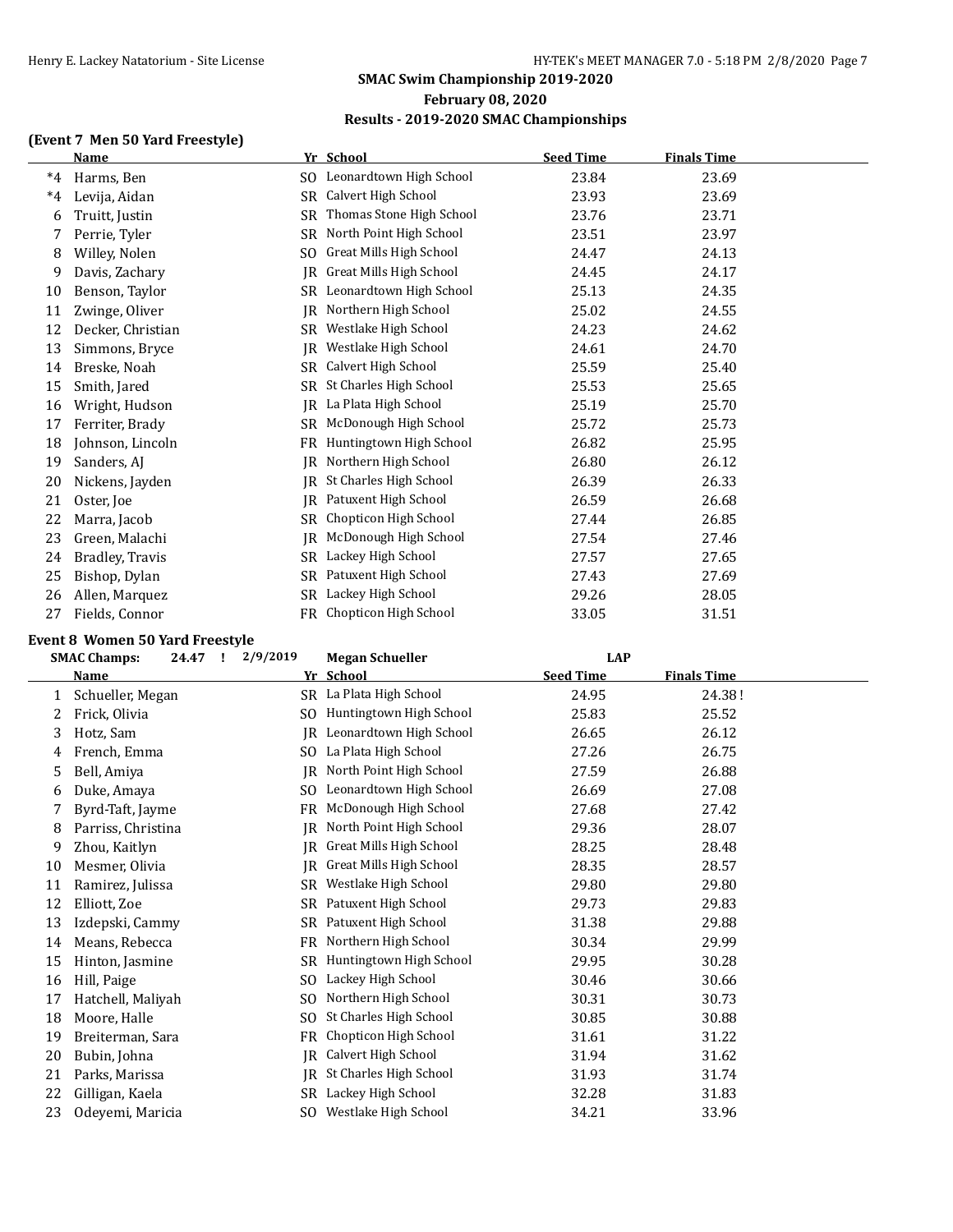### **(Event 8 Women 50 Yard Freestyle)**

|                      | <b>Name</b>                           |           | Yr School                       | <b>Seed Time</b> | <b>Finals Time</b> |  |
|----------------------|---------------------------------------|-----------|---------------------------------|------------------|--------------------|--|
| 24                   | Smallhorn, Alyson                     |           | SO Thomas Stone High School     | 35.70            | 35.39              |  |
| $\scriptstyle\cdots$ | Moore, Bethany                        |           | <b>IR</b> Chopticon High School | 28.61            | DQ                 |  |
|                      | Event 11 Men 100 Yard Butterfly       |           |                                 |                  |                    |  |
|                      | <b>SMAC Champs:</b><br>53.49 !        | 2/10/2018 | <b>Alec Bacon</b>               | <b>LEO</b>       |                    |  |
|                      | <b>Name</b>                           |           | Yr School                       | <b>Seed Time</b> | <b>Finals Time</b> |  |
|                      | 1 Claus, Zach<br>25.05<br>28.90       |           | SR Leonardtown High School      | 55.88            | 53.95              |  |
| 2                    | Droneberger, Alex<br>25.18<br>29.90   |           | SR Huntingtown High School      | 56.02            | 55.08              |  |
| 3                    | Reyes, Mikel<br>25.44<br>29.90        |           | SR North Point High School      | 56.94            | 55.34              |  |
| 4                    | Wojtowicz, Jimmy<br>26.34<br>30.02    |           | SO Leonardtown High School      | 58.68            | 56.36              |  |
| 5                    | Truitt, Justin<br>26.28<br>32.23      |           | SR Thomas Stone High School     | 57.21            | 58.51              |  |
| 6                    | Pinto, Benjamin<br>27.73<br>31.25     |           | SO Northern High School         | 58.23            | 58.98              |  |
| 7                    | Rapczynski, Cole<br>27.46<br>32.13    |           | SO McDonough High School        | 1:00.94          | 59.59              |  |
| 8                    | Diggs, Isaiah<br>27.08<br>32.66       |           | SO North Point High School      | 1:00.52          | 59.74              |  |
| 9                    | Kang, Luke<br>28.09<br>32.55          |           | SO La Plata High School         | 1:02.49          | 1:00.64            |  |
| 10                   | Davis, Joseph<br>27.95<br>33.87       |           | FR Great Mills High School      | 1:03.59          | 1:01.82            |  |
|                      | 11 Beckham, Justin<br>28.02<br>34.83  |           | SR Patuxent High School         | 1:04.32          | 1:02.85            |  |
|                      | 12 Hunt, Ethan<br>28.71<br>37.56      |           | SR Northern High School         | 1:09.16          | 1:06.27            |  |
| 13                   | Simmons, Bryce<br>29.87<br>37.05      |           | JR Westlake High School         | 1:05.98          | 1:06.92            |  |
|                      | 14 Mentzer, Bryan<br>30.70<br>37.37   |           | SR Lackey High School           | 1:06.71          | 1:08.07            |  |
| 15                   | Grange, Samuel<br>31.82<br>36.87      |           | JR La Plata High School         | 1:08.71          | 1:08.69            |  |
|                      | 16 Dalton, Isaac<br>37.43<br>31.29    |           | SO Chopticon High School        | 1:13.07          | 1:08.72            |  |
| 17                   | Schuyler, David<br>30.52<br>38.66     |           | JR Westlake High School         | 1:08.78          | 1:09.18            |  |
|                      | 18 Rivas, Jeff<br>30.91<br>38.63      |           | SO Calvert High School          | 1:05.97          | 1:09.54            |  |
| 19                   | Johnson, Lincoln<br>31.59<br>38.26    |           | FR Huntingtown High School      | 1:12.16          | 1:09.85            |  |
| 20                   | Kim, Joshua<br>30.32<br>39.54         |           | FR Great Mills High School      | 1:06.64          | 1:09.86            |  |
|                      | 21 Rannacher, Luke<br>32.60<br>39.10  |           | SO Calvert High School          | 1:09.92          | 1:11.70            |  |
| 22                   | McMullen, Robert<br>30.27<br>41.51    |           | SR Chopticon High School        | 1:08.86          | 1:11.78            |  |
|                      | 23 Aguilar, Orlando<br>41.34<br>34.14 |           | SR St Charles High School       | 1:15.98          | 1:15.48            |  |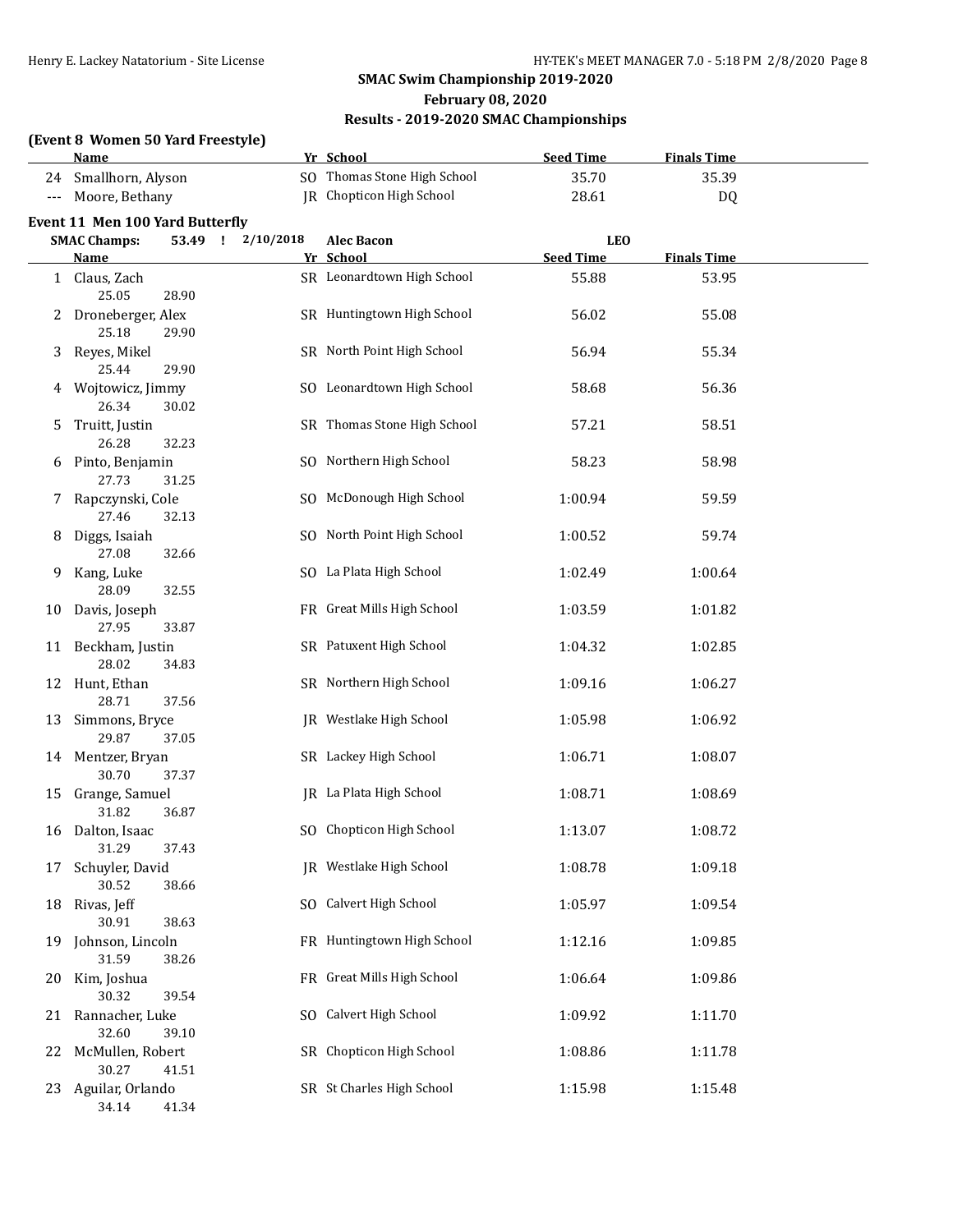### **(Event 11 Men 100 Yard Butterfly)**

|    | <b>Name</b>                               |                   | Yr School                            | <b>Seed Time</b>               | <b>Finals Time</b> |  |
|----|-------------------------------------------|-------------------|--------------------------------------|--------------------------------|--------------------|--|
|    | 24 Falco, Owen<br>35.61<br>40.27          |                   | SR Patuxent High School              | 1:19.82                        | 1:15.88            |  |
|    | 25 Shuff, CJ<br>34.67<br>45.36            |                   | SO McDonough High School             | 1:20.96                        | 1:20.03            |  |
|    | Isreal, Devontae                          |                   | SO Lackey High School                | 1:14.67                        | <b>DFS</b>         |  |
|    | Event 12 Women 100 Yard Butterfly         |                   |                                      |                                |                    |  |
|    | <b>SMAC Champs:</b><br><b>Name</b>        | 58.79 ! 2/10/2018 | <b>Laurel Gallaudet</b><br>Yr School | <b>NOC</b><br><b>Seed Time</b> | <b>Finals Time</b> |  |
|    | 1 Frick, Madeline<br>27.44<br>30.36       |                   | SR Huntingtown High School           | 59.11                          | 57.80!             |  |
|    | 2 Ray, Nelle<br>28.17<br>33.23            |                   | JR Leonardtown High School           | 1:00.06                        | 1:01.40            |  |
| 3. | Biehn, Emma<br>29.03<br>33.79             |                   | SO Huntingtown High School           | 1:02.74                        | 1:02.82            |  |
|    | 4 Cupples, Kaeleigh<br>30.12<br>33.26     |                   | FR La Plata High School              | 1:04.79                        | 1:03.38            |  |
| 5. | French, Emma<br>30.99<br>36.09            |                   | SO La Plata High School              | 1:07.36                        | 1:07.08            |  |
| 6  | Padilla, Emily<br>31.17<br>36.16          |                   | SO North Point High School           | 1:08.73                        | 1:07.33            |  |
| 7  | Wojtowicz, Jenny<br>32.08<br>36.43        |                   | FR Leonardtown High School           | 1:07.32                        | 1:08.51            |  |
| 8  | Zhou, Kaitlyn<br>31.31<br>38.40           |                   | JR Great Mills High School           | 1:09.83                        | 1:09.71            |  |
| 9. | Lazer, Rose<br>32.49<br>39.00             |                   | JR Patuxent High School              | 1:09.37                        | 1:11.49            |  |
|    | 10 Villanueva, Charlize<br>34.97<br>38.78 |                   | FR North Point High School           | 1:16.95                        | 1:13.75            |  |
|    | 11 Greene, Katherine<br>35.81<br>40.06    |                   | FR Northern High School              | 1:14.18                        | 1:15.87            |  |
|    | 12 Gonzales, Leila<br>35.92<br>43.62      |                   | SR Great Mills High School           | 1:18.79                        | 1:19.54            |  |
|    | 13 McGowan, Maggie<br>35.93<br>44.06      |                   | SO Calvert High School               | 1:19.80                        | 1:19.99            |  |
|    | 14 Browning, Eileen<br>36.54<br>45.31     |                   | SO McDonough High School             | 1:27.36                        | 1:21.85            |  |
|    | 15 Gatton, Sydney<br>36.92<br>45.99       |                   | JR Chopticon High School             | 1:22.53                        | 1:22.91            |  |
| 16 | Truby, Emma<br>36.15<br>47.27             |                   | SO Thomas Stone High School          | 1:23.78                        | 1:23.42            |  |
| 17 | Hulvey, Reagan<br>37.84<br>45.66          |                   | SO McDonough High School             | 1:30.45                        | 1:23.50            |  |
| 18 | Nguyen, Abigail<br>38.90<br>44.98         |                   | SR Northern High School              | 1:26.70                        | 1:23.88            |  |
|    | 19 Ward, Ava<br>38.01<br>46.62            |                   | <b>IR</b> Calvert High School        | 1:27.55                        | 1:24.63            |  |
|    | 20 Harley, Skylar<br>39.57<br>45.42       |                   | SR Lackey High School                | 1:26.27                        | 1:24.99            |  |
|    | 21 Wilson, Taylor<br>40.06<br>47.22       |                   | FR Lackey High School                | 1:26.55                        | 1:27.28            |  |
|    | 22 Kaur, Binnat<br>40.37<br>49.33         |                   | SO Patuxent High School              | 1:31.77                        | 1:29.70            |  |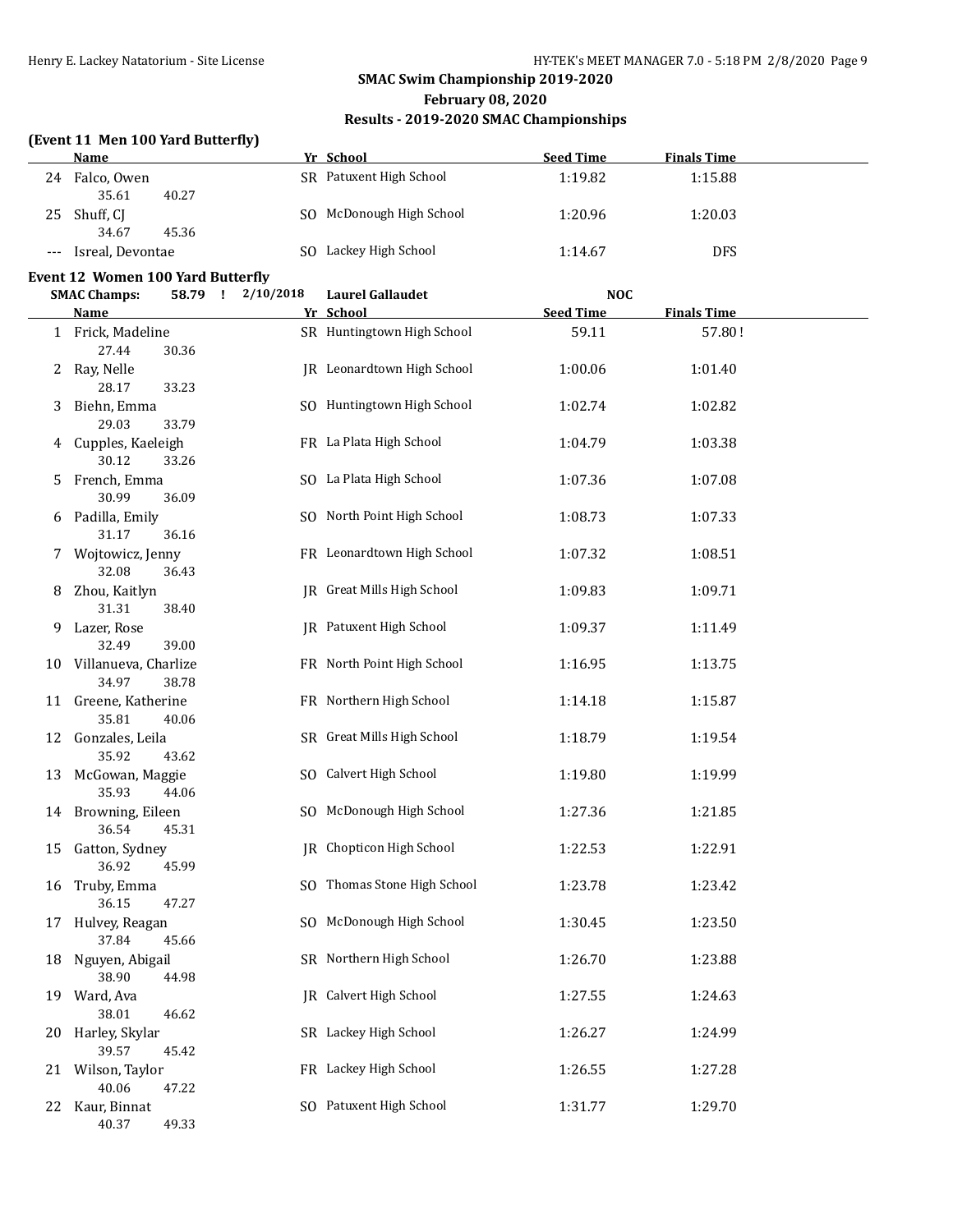### **(Event 12 Women 100 Yard Butterfly)**

|    | <b>Name</b>                              | Yr School                  | <b>Seed Time</b> | <b>Finals Time</b> |  |
|----|------------------------------------------|----------------------------|------------------|--------------------|--|
|    | 23 Cusmano, Megan<br>41.29<br>53.93      | JR Chopticon High School   | 1:32.21          | 1:35.22            |  |
|    | 24 Hemsley, Ariahna<br>42.77<br>54.11    | JR St Charles High School  | 1:43.68          | 1:36.88            |  |
|    | 25 Hedgspeth, Koah<br>45.63<br>53.99     | SR St Charles High School  | 1:45.02          | 1:39.62            |  |
|    | --- Ramirez, Julissa                     | SR Westlake High School    | 1:24.07          | <b>DFS</b>         |  |
|    | Event 13 Men 100 Yard Freestyle          |                            |                  |                    |  |
|    | <b>SMAC Champs:</b><br>48.15 ! 2/12/2005 | <b>Eric S Pinno</b>        | <b>LEO</b>       |                    |  |
|    | <b>Name</b>                              | Yr School                  | <b>Seed Time</b> | <b>Finals Time</b> |  |
|    | 1 Vienneau, Conor<br>23.90<br>24.93      | SR La Plata High School    | 48.67            | 48.83              |  |
| 2  | Carter, Kyle<br>25.01<br>27.46           | SR North Point High School | 54.37            | 52.47              |  |
| 3  | Konecny, Alex<br>24.83<br>27.72          | SR Leonardtown High School | 53.33            | 52.55              |  |
| 4  | Rodriguez, David<br>25.13<br>27.46       | JR Huntingtown High School | 53.98            | 52.59              |  |
| 5. | Smith, Liam<br>25.12<br>27.49            | JR Leonardtown High School | 54.04            | 52.61              |  |
| 6  | Eby, Sean<br>24.86<br>27.80              | SO Great Mills High School | 54.25            | 52.66              |  |
|    | Papagno, Joey<br>24.90<br>27.90          | JR North Point High School | 52.21            | 52.80              |  |
| 8  | Levija, Aidan<br>25.34<br>28.10          | SR Calvert High School     | 54.01            | 53.44              |  |
| 9. | Willey, Nolen<br>25.76<br>28.58          | SO Great Mills High School | 54.82            | 54.34              |  |
|    | 10 Zwinge, Oliver<br>26.69<br>29.49      | JR Northern High School    | 57.11            | 56.18              |  |
|    | 11 Lusby, Mason<br>27.95<br>28.65        | SR Calvert High School     | 57.97            | 56.60              |  |
|    | 12 Decker, Christian<br>27.62<br>29.44   | SR Westlake High School    | 57.06            | 57.06              |  |
|    | 13 Loeffler, Jack<br>27.29<br>30.87      | SO Huntingtown High School | 1:00.42          | 58.16              |  |
|    | 14 Smith, Jared<br>28.43<br>31.13        | SR St Charles High School  | 57.33            | 59.56              |  |
| 15 | Mentzer, Bryan<br>28.95<br>30.74         | SR Lackey High School      | 58.44            | 59.69              |  |
| 16 | Singh, Jas<br>28.29<br>32.01             | SR Patuxent High School    | 1:01.21          | 1:00.30            |  |
| 17 | Sanders, AJ<br>30.05<br>31.41            | JR Northern High School    | 1:05.15          | 1:01.46            |  |
| 18 | Plummer, Faris<br>30.19<br>32.51         | SR McDonough High School   | 1:03.89          | 1:02.70            |  |
| 19 | Lusby, Lucas<br>29.33<br>35.89           | SO Patuxent High School    | 1:04.59          | 1:05.22            |  |
| 20 | Bradley, Travis<br>31.17<br>35.42        | SR Lackey High School      | 1:05.13          | 1:06.59            |  |
| 21 | Green, Malachi<br>30.83<br>35.77         | JR McDonough High School   | 1:04.98          | 1:06.60            |  |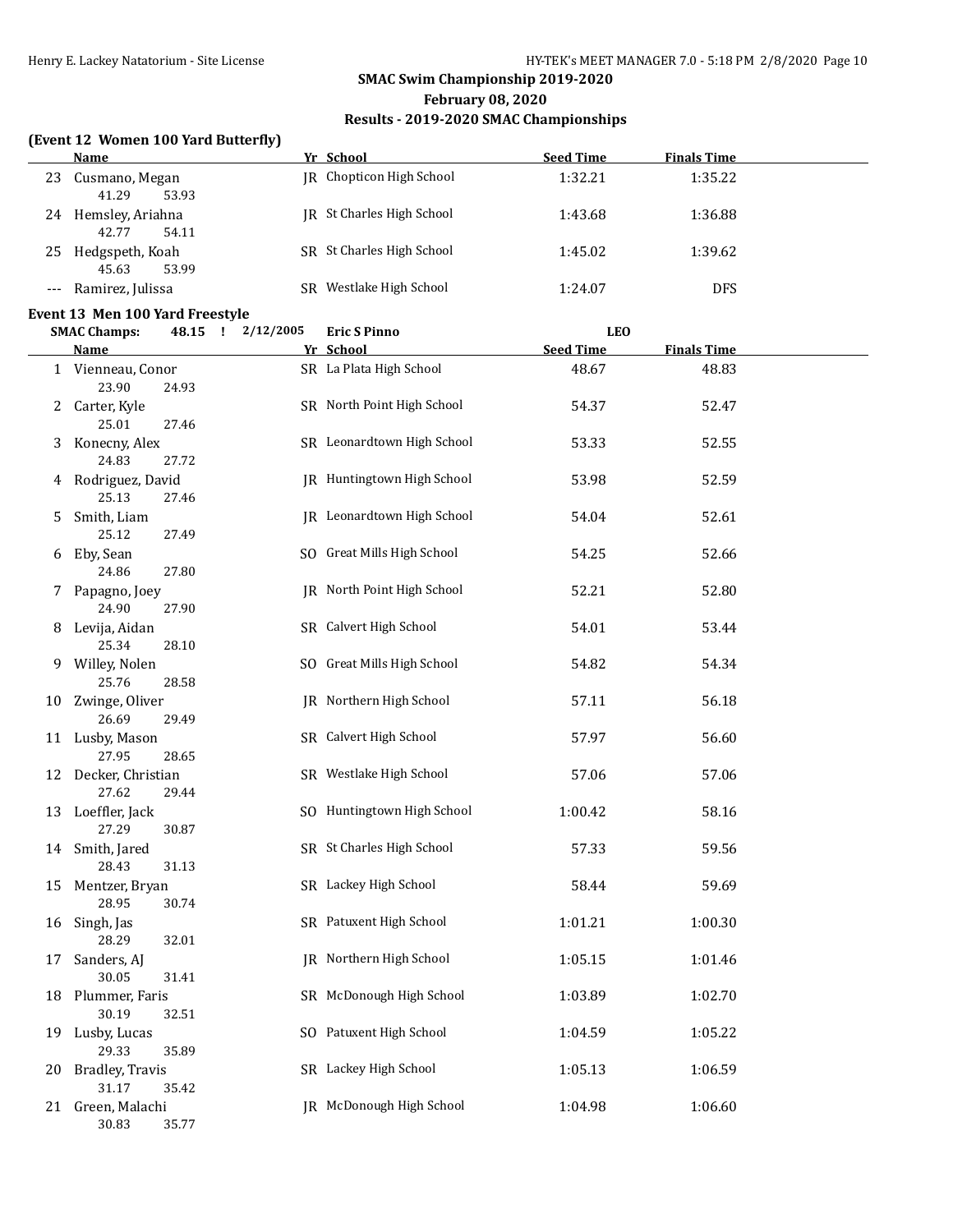# **SMAC Swim Championship 2019-2020 February 08, 2020**

# **Results - 2019-2020 SMAC Championships**

### **(Event 13 Men 100 Yard Freestyle)**

|    | Name                              | Yr School                   | <b>Seed Time</b> | <b>Finals Time</b> |  |
|----|-----------------------------------|-----------------------------|------------------|--------------------|--|
| 22 | Offutt, Caleb<br>33.65<br>36.62   | SO Thomas Stone High School | 1:12.92          | 1:10.27            |  |
| 23 | Fields, Connor                    | FR Chopticon High School    | 1:13.73          | 1:10.48            |  |
| 24 | 33.98<br>36.50<br>Gulley, Garrett | SR St Charles High School   | 1:14.51          | 1:11.14            |  |
| 25 | 39.00<br>32.14<br>Kriete, Brayden | FR Chopticon High School    | 1:11.57          | 1:11.45            |  |
|    | 33.36<br>38.09<br>Wright, Hudson  | IR La Plata High School     | 59.23            | DQ                 |  |
|    | 28.67<br>31.05                    |                             |                  |                    |  |

### **Event 14 Women 100 Yard Freestyle**

|    | <b>SMAC Champs:</b>            | 54.65 ! | 2/10/2018 | Savannah O'Dell                   | <b>GTM</b>       |                    |  |
|----|--------------------------------|---------|-----------|-----------------------------------|------------------|--------------------|--|
|    | Name                           |         |           | Yr School                         | <b>Seed Time</b> | <b>Finals Time</b> |  |
|    | 1 Atkins, Sydney<br>26.20      | 28.03   |           | IR Huntingtown High School        | 55.93            | 54.23!             |  |
|    | 2 Schueller, Megan<br>26.00    | 29.06   |           | SR La Plata High School           | 56.33            | 55.06              |  |
|    | 3 Chan, Sophie<br>27.68        | 29.37   |           | SO Great Mills High School        | 57.97            | 57.05              |  |
|    | 4 Hotz, Sam<br>27.45           | 30.69   |           | JR Leonardtown High School        | 56.22            | 58.14              |  |
|    | 5 Perella, Camden<br>28.04     | 30.57   |           | SO North Point High School        | 59.55            | 58.61              |  |
|    | 6 Allred, Caroline<br>28.73    | 30.40   |           | FR Leonardtown High School        | 1:00.19          | 59.13              |  |
|    | 7 Ganzell, Jolie<br>29.29      | 31.86   |           | <b>IR</b> Great Mills High School | 1:03.86          | 1:01.15            |  |
| 8  | Maddox, Summer<br>29.01        | 32.32   |           | SR La Plata High School           | 1:04.91          | 1:01.33            |  |
| 9. | Jameson, Cora<br>29.65         | 32.84   |           | JR Thomas Stone High School       | 1:04.79          | 1:02.49            |  |
|    | 10 Parriss, Christina<br>29.76 | 33.86   |           | JR North Point High School        | 1:05.26          | 1:03.62            |  |
|    | 11 Gleason, Cameron<br>30.41   | 34.52   |           | <b>IR</b> Calvert High School     | 1:05.70          | 1:04.93            |  |
|    | 12 Moore, Bethany<br>30.80     | 34.17   |           | <b>IR</b> Chopticon High School   | 1:04.60          | 1:04.97            |  |
|    | 13 Atkins, Jadyn<br>30.86      | 35.32   |           | FR Huntingtown High School        | 1:05.62          | 1:06.18            |  |
|    | 14 Izdepski, Cammy<br>32.30    | 34.66   |           | SR Patuxent High School           | 1:10.81          | 1:06.96            |  |
| 15 | Elliott, Zoe<br>31.54          | 35.58   |           | SR Patuxent High School           | 1:08.47          | 1:07.12            |  |
|    | 16 Hance, Jane<br>33.28        | 35.69   |           | SO Northern High School           | 1:09.72          | 1:08.97            |  |
| 17 | Hatchell, Maliyah<br>33.38     | 35.70   |           | SO Northern High School           | 1:08.38          | 1:09.08            |  |
| 18 | Hill, Paige<br>33.30           | 35.95   |           | SO Lackey High School             | 1:12.76          | 1:09.25            |  |
| 19 | Corcoran, Alexis<br>33.83      | 37.39   |           | FR Lackey High School             | 1:13.14          | 1:11.22            |  |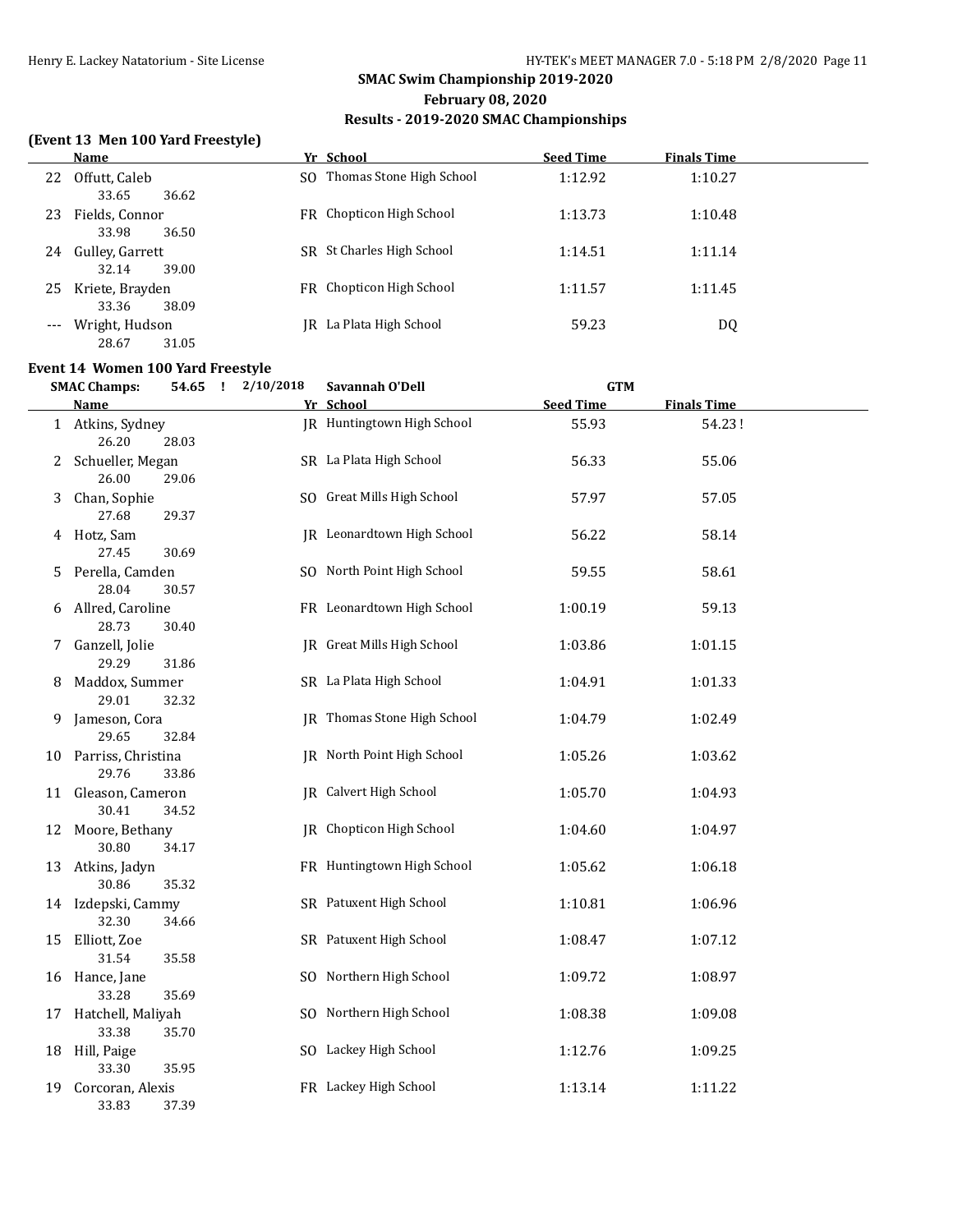### **(Event 14 Women 100 Yard Freestyle)**

|    | Name                                 |     | Yr School                   | <b>Seed Time</b> | <b>Finals Time</b> |
|----|--------------------------------------|-----|-----------------------------|------------------|--------------------|
| 20 | Foraci, Emma<br>39.81<br>33.88       |     | IR McDonough High School    | 1:15.06          | 1:13.69            |
| 21 | Moore, Halle<br>34.00<br>41.16       |     | SO St Charles High School   | 1:14.55          | 1:15.16            |
| 22 | Odevemi, Maricia<br>35.46<br>40.42   | SO. | Westlake High School        | 1:17.64          | 1:15.88            |
| 23 | Golden, Iris<br>34.63<br>41.48       | IR  | McDonough High School       | 1:18.90          | 1:16.11            |
| 24 | Gillingham, Briley<br>35.87<br>40.41 | IR  | Chopticon High School       | 1:13.90          | 1:16.28            |
| 25 | Vo, Victoria<br>36.27<br>41.40       |     | SO Calvert High School      | 1:15.18          | 1:17.67            |
| 26 | Smallhorn, Alyson<br>38.24<br>44.60  |     | SO Thomas Stone High School | 1:22.98          | 1:22.84            |
| 27 | Brooks, Jalayah<br>45.05<br>39.16    | SO. | Westlake High School        | 1:24.50          | 1:24.21            |

### **Event 15 Men 500 Yard Freestyle**

|    | <b>SMAC Champs:</b> |       | 4:31.38 ! 2/8/2014 |       | <b>Ben Lawless</b>         |       |       | <b>NOC</b>       |                    |  |
|----|---------------------|-------|--------------------|-------|----------------------------|-------|-------|------------------|--------------------|--|
|    | <b>Name</b>         |       |                    |       | Yr School                  |       |       | <b>Seed Time</b> | <b>Finals Time</b> |  |
|    | 1 Williams, Ethan   |       |                    |       | SR Huntingtown High School |       |       | 4:55.76          | 4:47.45            |  |
|    | 25.29               | 28.35 | 29.46              | 29.32 | 29.67                      | 29.50 | 29.41 | 29.22            |                    |  |
|    | 29.17               | 28.06 |                    |       |                            |       |       |                  |                    |  |
|    | 2 Voelker, Ben      |       |                    |       | SR Calvert High School     |       |       | 4:59.11          | 5:04.11            |  |
|    | 26.89               | 29.59 | 30.55              | 31.39 | 31.42                      | 30.94 | 31.14 | 31.17            |                    |  |
|    | 31.52               | 29.50 |                    |       |                            |       |       |                  |                    |  |
|    | 3 Beall, Bradley    |       |                    |       | SR Great Mills High School |       |       | 5:33.77          | 5:17.25            |  |
|    | 27.87               | 30.95 | 31.60              | 32.23 | 32.21                      | 32.56 | 32.72 | 32.80            |                    |  |
|    | 33.14               | 31.17 |                    |       |                            |       |       |                  |                    |  |
|    | 4 Pinto, Benjamin   |       |                    |       | SO Northern High School    |       |       | 5:20.01          | 5:22.40            |  |
|    | 28.73               | 31.51 | 32.43              | 33.05 | 32.64                      | 32.96 | 32.94 | 33.09            |                    |  |
|    | 32.98               | 32.07 |                    |       |                            |       |       |                  |                    |  |
| 5  | Thompkins, Dylan    |       |                    |       | SO La Plata High School    |       |       | 5:43.87          | 5:32.84            |  |
|    | 28.72               | 31.62 | 33.35              | 32.89 | 34.12                      | 33.95 | 36.31 | 36.61            |                    |  |
|    | 33.28               | 31.99 |                    |       |                            |       |       |                  |                    |  |
|    | 6 Benson, Taylor    |       |                    |       | SR Leonardtown High School |       |       | 6:02.05          | 5:42.38            |  |
|    | 29.71               | 32.32 | 34.03              | 35.50 | 35.85                      | 35.71 |       |                  |                    |  |
|    | 35.53               | 32.96 |                    |       |                            |       |       |                  |                    |  |
| 7  | Morgan, Jaremy      |       |                    |       | FR Patuxent High School    |       |       | 5:50.12          | 5:42.44            |  |
|    | 29.44               | 32.60 | 33.76              | 34.71 | 35.26                      | 36.03 | 36.36 | 36.08            |                    |  |
|    | 35.71               | 32.49 |                    |       |                            |       |       |                  |                    |  |
| 8  | Doughty, Josh       |       |                    |       | JR North Point High School |       |       | 5:54.92          | 5:42.99            |  |
|    | 28.24               | 33.33 | 34.29              | 35.09 | 35.07                      | 36.27 | 35.95 | 36.40            |                    |  |
|    | 35.60               | 32.75 |                    |       |                            |       |       |                  |                    |  |
|    | 9 Rock, Conner      |       |                    |       | SO Leonardtown High School |       |       | 5:56.56          | 5:43.61            |  |
|    | 29.03               | 32.98 | 34.48              | 35.30 | 35.58                      | 35.31 | 35.93 | 35.73            |                    |  |
|    | 35.77               | 33.50 |                    |       |                            |       |       |                  |                    |  |
|    | 10 Polk, Robert     |       |                    |       | JR North Point High School |       |       | 6:07.03          | 5:52.13            |  |
|    | 28.18               | 33.43 | 35.11              | 35.73 | 36.25                      | 36.78 | 37.32 | 37.57            |                    |  |
|    | 37.24               | 34.52 |                    |       |                            |       |       |                  |                    |  |
| 11 | Seo, Kevin          |       |                    |       | SO Great Mills High School |       |       | 6:02.39          | 5:52.53            |  |
|    | 30.38               | 33.18 | 34.25              | 35.39 | 36.16                      | 35.92 | 37.22 | 37.95            |                    |  |
|    | 37.38               | 34.70 |                    |       |                            |       |       |                  |                    |  |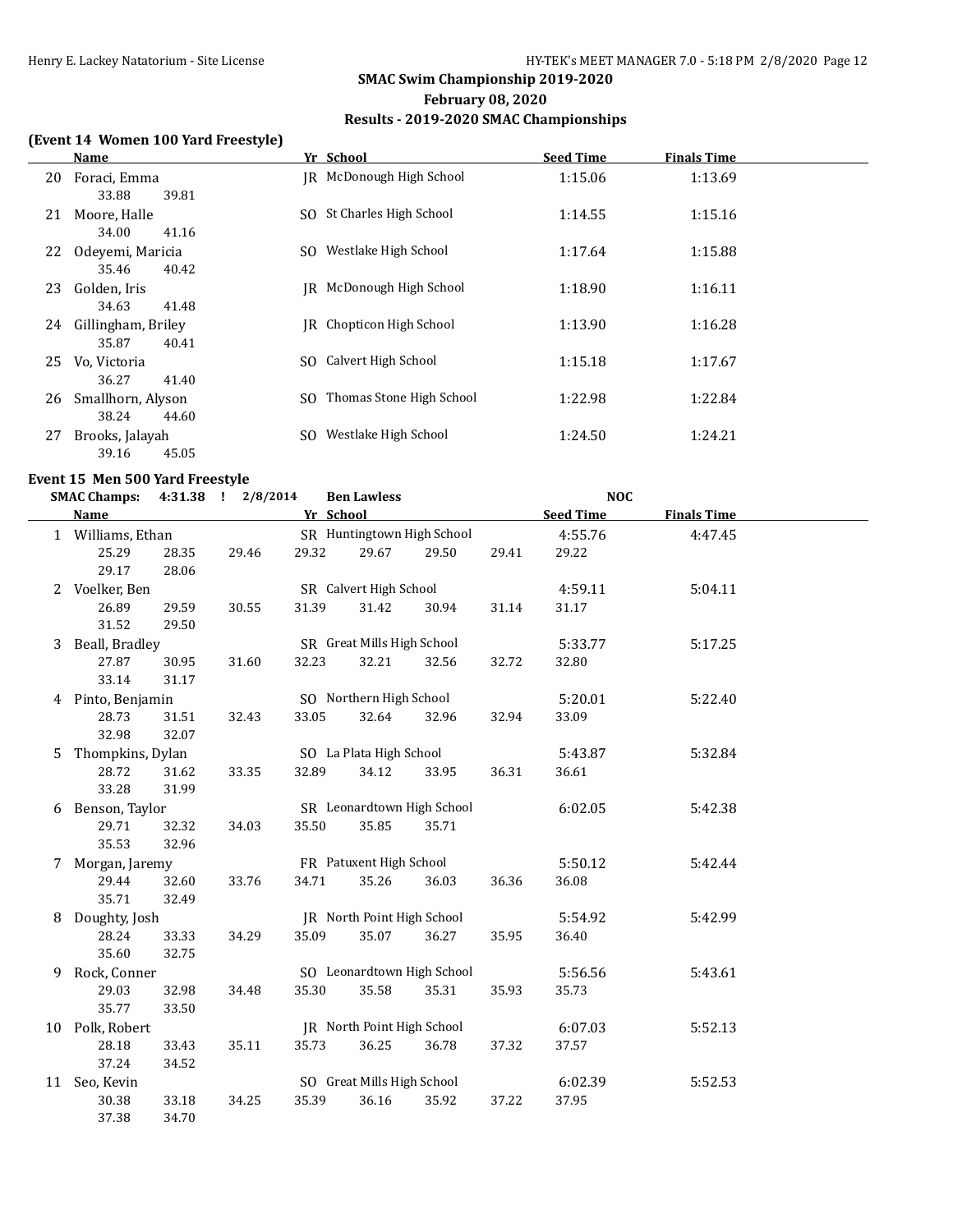### **(Event 15 Men 500 Yard Freestyle)**

| <b>Name</b>               |       |       | Yr School |                           |                            |       | <b>Seed Time</b> | <b>Finals Time</b> |  |
|---------------------------|-------|-------|-----------|---------------------------|----------------------------|-------|------------------|--------------------|--|
| 12 Romero, Matthew        |       |       |           | JR La Plata High School   |                            |       | 5:53.57          | 6:00.02            |  |
| 29.25                     | 33.39 | 35.42 | 37.02     | 36.30                     | 38.56                      | 39.62 | 38.45            |                    |  |
| 37.28                     | 34.73 |       |           |                           |                            |       |                  |                    |  |
| 13 Burriss, Noah          |       |       |           | JR Westlake High School   |                            |       | 6:02.76          | 6:05.40            |  |
| 31.13                     | 34.79 | 36.14 | 37.01     | 37.63                     | 38.43                      | 38.18 | 38.27            |                    |  |
| 38.64                     | 35.18 |       |           |                           |                            |       |                  |                    |  |
| 14 Brough, Nathaniel      |       |       |           | SO Lackey High School     |                            |       | 6:14.75          | 6:05.73            |  |
| 31.78                     | 35.41 | 37.55 | 38.26     | 38.86                     | 39.02                      | 37.63 | 37.48            |                    |  |
| 36.95                     | 32.79 |       |           |                           |                            |       |                  |                    |  |
| 15 Lankford, Chris        |       |       |           | JR Calvert High School    |                            |       | 6:32.46          | 6:22.55            |  |
| 30.53                     | 36.16 | 38.48 | 39.45     | 39.66                     | 40.30                      | 39.91 | 40.88            |                    |  |
| 40.20                     | 36.98 |       |           |                           |                            |       |                  |                    |  |
| 16 Hubbard, Samuel        |       |       |           | SO Northern High School   |                            |       | 6:29.15          | 6:29.25            |  |
| 32.63                     | 38.29 | 39.50 | 41.98     |                           |                            | 42.50 | 36.96            |                    |  |
| 38.29                     | 35.39 |       |           |                           |                            |       |                  |                    |  |
| 17 Krenik, Micah          |       |       |           |                           | SO Huntingtown High School |       | 6:25.19          | 6:34.45            |  |
| 32.43                     | 37.26 | 40.07 | 40.55     | 42.29                     | 40.67                      | 41.95 | 41.77            |                    |  |
| 40.37                     | 37.09 |       |           |                           |                            |       |                  |                    |  |
| 18 Harville, Zachary      |       |       |           | SR Chopticon High School  |                            |       | 6:39.82          | 6:38.11            |  |
| 32.07                     | 36.98 | 39.58 | 40.89     | 40.17                     | 41.62                      | 42.53 | 1:25.77          |                    |  |
| 38.50                     |       |       |           |                           |                            |       |                  |                    |  |
| 19 Marra, Jacob           |       |       |           | SR Chopticon High School  |                            |       | 6:37.71          | 6:44.23            |  |
| 32.38                     | 37.40 | 40.18 | 41.66     | 41.84                     | 42.84                      | 42.17 | 42.87            |                    |  |
| 43.21                     | 39.68 |       |           |                           |                            |       |                  |                    |  |
| 20 Mitchell, Maxwell      |       |       |           | JR McDonough High School  |                            |       | 6:59.53          | 6:51.49            |  |
| 33.18                     | 38.67 | 40.94 | 43.42     | 42.84                     | 45.56                      | 43.61 | 43.99            |                    |  |
| 42.30                     | 36.98 |       |           | SO McDonough High School  |                            |       |                  |                    |  |
| 21 Whitten, Evan<br>34.99 |       |       | 45.52     | 45.62                     | 44.45                      | 46.14 | 7:13.90<br>45.94 | 7:16.27            |  |
| 46.75                     | 44.01 |       |           |                           |                            |       |                  |                    |  |
| 22 Carroll-Tanner, Khoury |       |       |           | SO St Charles High School |                            |       | 7:30.51          | 7:19.93            |  |
| 32.66                     | 38.60 | 43.15 | 44.49     |                           |                            | 48.82 | 47.47            |                    |  |
| 48.10                     | 42.66 |       |           |                           |                            |       |                  |                    |  |
| 23 Ahern, Michael         |       |       |           | SO Lackey High School     |                            |       | 7:22.51          | 7:23.23            |  |
| 37.03                     | 41.23 | 44.25 | 44.71     | 45.99                     | 46.08                      | 45.92 | 46.80            |                    |  |
| 1:31.22                   |       |       |           |                           |                            |       |                  |                    |  |
| 24 Villlalobos, Will      |       |       |           | JR St Charles High School |                            |       | 7:54.27          | 8:00.18            |  |
| 35.24                     | 43.65 | 47.28 | 49.56     | 52.10                     | 51.23                      | 52.33 | 51.41            |                    |  |
| 49.52                     | 47.86 |       |           |                           |                            |       |                  |                    |  |

### **Event 16 Women 500 Yard Freestyle**

|   | <b>SMAC Champs:</b> | $5:20.70$ ! | 2/9/2019 |           | Nyah Hartwell           |                            |       | <b>NOC</b>       |                    |  |
|---|---------------------|-------------|----------|-----------|-------------------------|----------------------------|-------|------------------|--------------------|--|
|   | Name                |             |          | Yr School |                         |                            |       | <b>Seed Time</b> | <b>Finals Time</b> |  |
|   | Hartwell, Nyah      |             |          |           | SR Northern High School |                            |       | 5:25.79          | 5:19.52!           |  |
|   | 29.34               | 31.81       | 32.10    | 32.72     | 32.58                   | 33.01                      | 32.69 | 32.66            |                    |  |
|   | 32.63               | 29.98       |          |           |                         |                            |       |                  |                    |  |
|   | Bonds, Gabrielle    |             |          |           |                         | FR Leonardtown High School |       | 5:39.07          | 5:34.57            |  |
|   | 29.82               | 33.08       | 34.27    | 34.29     | 34.43                   | 34.45                      | 34.19 | 34.47            |                    |  |
|   | 34.08               | 31.49       |          |           |                         |                            |       |                  |                    |  |
| 3 | Schmidt, Gabrielle  |             |          | SO.       |                         | Huntingtown High School    |       | 5:43.86          | 5:34.72            |  |
|   | 30.25               | 33.53       | 34.18    | 34.34     | 34.31                   | 33.55                      | 33.99 | 34.23            |                    |  |
|   | 33.80               | 32.54       |          |           |                         |                            |       |                  |                    |  |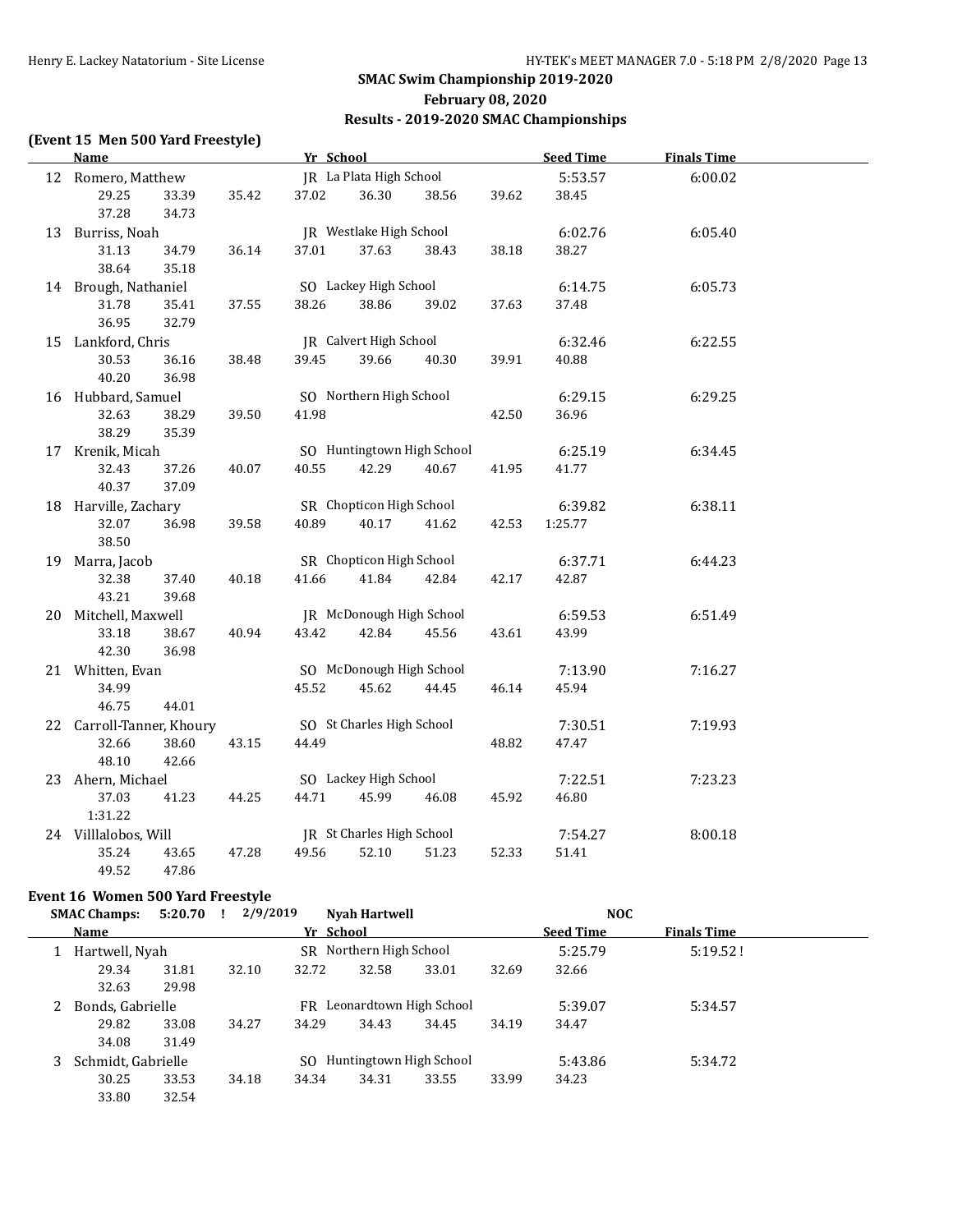### **(Event 16 Women 500 Yard Freestyle)**

|    | <b>Name</b>             |                |         | Yr School |                            |                             |       | <b>Seed Time</b> | <b>Finals Time</b> |  |
|----|-------------------------|----------------|---------|-----------|----------------------------|-----------------------------|-------|------------------|--------------------|--|
|    | 4 Baker, Noe            |                |         |           | FR Great Mills High School |                             |       | 5:40.31          | 5:38.29            |  |
|    | 30.23                   | 32.79          | 34.25   | 34.42     | 34.87                      | 34.60                       | 34.89 | 35.00            |                    |  |
|    | 34.42                   | 32.82          |         |           |                            |                             |       |                  |                    |  |
|    | 5 Duke, Amaya           |                |         |           |                            | SO Leonardtown High School  |       | 5:52.23          | 5:54.25            |  |
|    | 30.35                   | 33.83          | 35.11   | 35.70     | 36.11                      | 36.50                       | 36.77 | 37.01            |                    |  |
|    | 36.92                   | 35.95          |         |           |                            |                             |       |                  |                    |  |
|    | 6 Wild, Rosemary        |                |         |           | JR Chopticon High School   |                             |       | 6:07.08          | 5:59.91            |  |
|    | 30.84                   | 33.77          | 35.43   | 35.70     | 37.28                      | 36.41                       | 39.04 | 38.66            |                    |  |
|    | 36.95                   | 35.83          |         |           |                            |                             |       |                  |                    |  |
|    | 7 Kuhaneck, Emma        |                |         |           | SR Calvert High School     |                             |       | 6:10.16          | 6:01.34            |  |
|    | 30.81                   | 34.19          | 35.61   | 36.23     | 36.68                      | 37.28                       | 37.42 | 38.52            |                    |  |
|    | 37.57                   | 37.03          |         |           |                            |                             |       |                  |                    |  |
|    | 8 Thompson, Morgan      |                |         |           | JR La Plata High School    |                             |       | 6:26.74          | 6:15.71            |  |
|    | 30.33                   | 35.35          | 37.63   | 38.44     | 38.98                      | 40.58                       | 39.74 | 40.27            |                    |  |
|    | 39.12                   | 35.27          |         |           |                            |                             |       |                  |                    |  |
| 9. | Greene, Katherine       |                |         |           | FR Northern High School    |                             |       | 6:23.23          | 6:24.65            |  |
|    | 32.60                   | 38.29          | 39.24   | 40.25     | 40.06                      | 39.30                       | 39.48 | 39.88            |                    |  |
|    | 39.34                   | 36.21          |         |           |                            |                             |       |                  |                    |  |
|    | 10 Rios, Alyssa         |                |         |           | JR North Point High School |                             |       | 6:28.49          | 6:26.23            |  |
|    | 31.28                   | 36.73          | 38.55   | 39.75     | 40.08                      | 40.52                       | 40.72 | 40.94            |                    |  |
|    | 39.84                   | 37.82          |         |           | SR McDonough High School   |                             |       | 6:50.70          | 6:36.18            |  |
|    | 11 Mahr, Katie<br>32.95 | 37.64          | 39.51   | 40.63     | 41.68                      | 41.39                       | 41.51 | 41.76            |                    |  |
|    | 40.82                   | 38.29          |         |           |                            |                             |       |                  |                    |  |
|    | 12 Villalobos, Ulan     |                |         |           | FR St Charles High School  |                             |       | 6:30.29          | 6:42.12            |  |
|    | 32.43                   | 38.08          | 40.42   | 41.88     | 41.86                      | 41.67                       | 42.01 | 43.28            |                    |  |
|    | 41.13                   | 39.36          |         |           |                            |                             |       |                  |                    |  |
|    | 13 Grange, Kiera        |                |         |           | FR La Plata High School    |                             |       | 6:40.66          | 6:45.00            |  |
|    | 34.55                   | 38.59          | 40.19   | 41.19     | 41.07                      | 42.37                       |       |                  |                    |  |
|    | 42.25                   | 42.20          |         |           |                            |                             |       |                  |                    |  |
|    | 14 Hulvey, Reagan       |                |         |           | SO McDonough High School   |                             |       | 7:09.52          | 6:51.97            |  |
|    | 34.85                   | 40.05          | 42.53   | 42.66     | 42.03                      | 42.62                       | 43.69 | 42.47            |                    |  |
|    | 41.99                   | 39.08          |         |           |                            |                             |       |                  |                    |  |
|    | 15 Ball, Jordan         |                |         |           | JR North Point High School |                             |       | 7:00.34          | 6:53.75            |  |
|    | 35.52                   | 40.38          | 42.56   | 43.36     | 42.39                      | 42.73                       | 43.67 | 43.36            |                    |  |
|    | 41.91                   | 37.87          |         |           |                            |                             |       |                  |                    |  |
|    | 16 Torgesen, Hannah     |                |         |           | JR Great Mills High School |                             |       | 6:52.70          | 6:57.29            |  |
|    | 34.36                   | 39.01          | 41.36   | 42.80     | 43.35                      | 43.44                       | 44.32 | 44.06            |                    |  |
|    | 43.50                   | 41.09          |         |           |                            |                             |       |                  |                    |  |
| 17 | Bren, Maddy             |                |         |           | FR Patuxent High School    |                             |       | 7:16.14          | 6:59.61            |  |
|    | 35.51                   | 40.90          | 42.82   | 43.10     | 43.34                      | 43.47                       | 44.39 | 43.85            |                    |  |
|    | 42.95                   | 39.28          |         |           |                            |                             |       |                  |                    |  |
|    | 18 Annis, Olivia        |                |         |           |                            | JR Huntingtown High School  |       | 7:36.95          | 7:12.01            |  |
|    | 36.82<br>44.46          | 42.09<br>42.15 | 42.91   | 43.88     | 44.67                      | 44.97                       | 45.10 | 44.96            |                    |  |
| 19 | Cartwright, Mary        |                |         |           |                            | SR Thomas Stone High School |       | 7:07.36          | 7:18.36            |  |
|    | 38.01                   | 44.28          | 44.56   | 44.76     | 44.41                      | 45.86                       | 45.77 | 44.23            |                    |  |
|    | 43.80                   | 42.68          |         |           |                            |                             |       |                  |                    |  |
|    | 20 Huber, Cassandra     |                |         |           | FR Westlake High School    |                             |       | 7:44.63          | 7:30.84            |  |
|    | 39.05                   | 43.72          | 1:33.16 |           |                            | 46.69                       | 48.20 | 47.03            |                    |  |
|    | 46.63                   | 39.59          |         |           |                            |                             |       |                  |                    |  |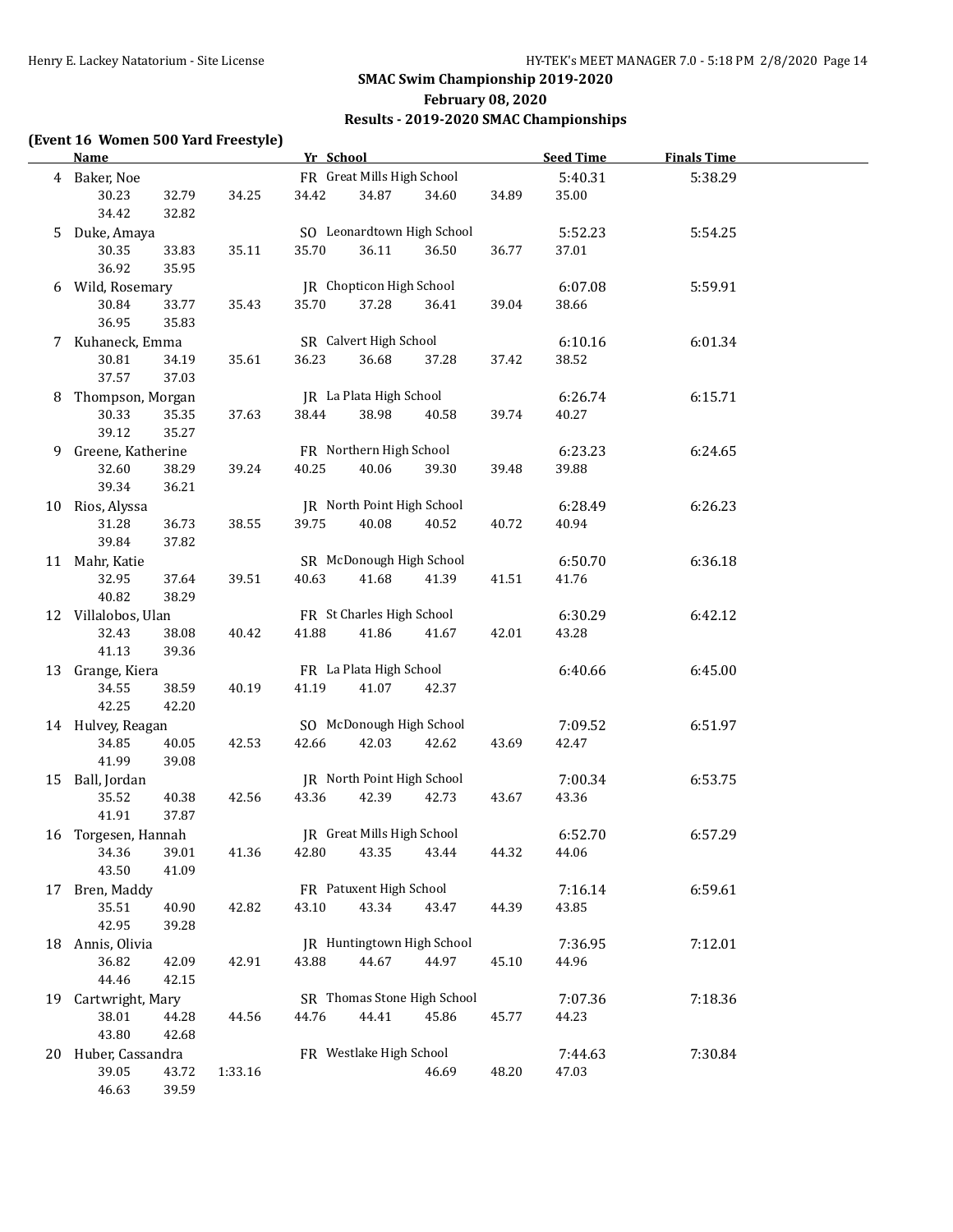#### **(Event 16 Women 500 Yard Freestyle)**

|     | Name             |       |       | Yr School |                           |         |         | <b>Seed Time</b> | <b>Finals Time</b> |  |
|-----|------------------|-------|-------|-----------|---------------------------|---------|---------|------------------|--------------------|--|
| 21  | Richards, Bailee |       |       |           | JR Chopticon High School  |         |         | 7:21.36          | 7:33.59            |  |
|     | 1:19.51          |       |       |           | 47.78                     |         |         |                  |                    |  |
|     |                  | 42.79 |       |           |                           |         |         |                  |                    |  |
| 22  | Vernier, Ashley  |       |       |           | SR Calvert High School    |         |         | 7:54.94          | 7:39.17            |  |
|     | 38.48            | 44.26 | 46.00 | 46.45     | 48.21                     | 48.91   | 47.47   | 49.04            |                    |  |
|     | 46.65            | 43.70 |       |           |                           |         |         |                  |                    |  |
| 23  | Levenson, Taviah |       |       |           | SR St Charles High School |         |         | 8:11.12          | 7:44.12            |  |
|     | 38.51            | 44.15 | 45.92 | 46.53     | 47.40                     | 47.71   | 48.79   | 48.86            |                    |  |
|     | 49.30            | 46.95 |       |           |                           |         |         |                  |                    |  |
| 24  | Welch, Katelyn   |       |       |           | SR Lackey High School     |         |         | 8:21.18          | 8:06.83            |  |
|     | 39.89            | 45.51 | 47.97 | 50.96     | 50.55                     | 52.10   | 53.13   | 52.79            |                    |  |
|     | 49.94            | 43.99 |       |           |                           |         |         |                  |                    |  |
| 25  | Mulrine, Mia     |       |       |           | SO Westlake High School   |         |         | 8:51.51          | 9:06.60            |  |
|     | 48.09            | 54.41 | 54.72 | 56.82     | 55.97                     | 57.57   | 56.53   | 57.12            |                    |  |
|     | 1:45.37          |       |       |           |                           |         |         |                  |                    |  |
| --- | Brown, Abby      |       |       |           | SO Lackey High School     |         |         | 9:28.81          | DQ                 |  |
|     | 42.03            | 52.74 | 57.91 | 59.80     | 1:01.44                   | 1:02.60 | 1:02.90 | 1:02.42          |                    |  |
|     | 1:00.65          | 55.04 |       |           |                           |         |         |                  |                    |  |

#### **Event 17 Men 200 Yard Freestyle Relay**

**SMAC Champs: 1:32.21 ! 2/10/2018 Leonardtown High School LEO L Russell, J Harms, B Carrigg, Z Claus**

**Team Seed Time Finals Time** 1 Leonardtown High School 1:35.91 1:32.47 1) Harms, Ben SO 2) Wojtowicz, Jimmy SO 3) Konecny, Alex SR 4) Claus, Zach SR 24.01 23.25 23.05 22.16 2 North Point High School 1:34.09 1:33.14 1) Perrie, Tyler SR 2) Carter, Kyle SR 3) Polk, Robert JR 4) Papagno, Joey JR 24.02 23.51 23.06 22.55 3 La Plata High School 1:33.62 1:34.67 1) Vienneau, Conor SR 2) Wright, Hudson JR 3) Thompkins, Dylan SO 4) Schueller, Kristopher SR 23.35 24.42 31.53 15.37 4 Great Mills High School 1:37.05 1:36.21 1) Willey, Nolen SO 2) Davis, Zachary JR 3) Eby, Sean SO 4) Davis, Joseph FR 24.73 24.04 24.22 23.22 5 Calvert High School 1:37.18 1:42.36 1) Rivas, Jeff SO 2) Breske, Noah SR 3) Norman, Tanner SO 4) Levija, Aidan SR 26.82 25.11 26.51 23.92 6 Westlake High School 1:41.50 1:42.45 1) Burriss, Noah JR 2) Schuyler, David JR 3) Simmons, Bryce JR 4) Decker, Christian SR 26.20 26.80 25.09 24.36 7 McDonough High School 1:44.26 1:44.06 1) Ferriter, Brady SR 2) McPhee, Steven FR 3) Plummer, Faris SR 4) Rapczynski, Cole SO 26.76 27.90 25.66 23.74 8 Huntingtown High School 2.44.44 1:45.81 1) Johnson, Lincoln FR 2) Loeffler, Jack SO 3) Alman, Mark SR 4) Hance, Tyler SR 27.85 25.53 26.79 25.64 9 Northern High School 1:40.77 1:46.94 1) Hubbard, Samuel SO 2) Kratt, Brendan FR 3) Sanders, AJ JR 4) Hunt, Ethan SR 27.94 28.27 24.38 26.35 10 Lackey High School 1:46.04 1:47.63 1) Bradley, Travis SR 2) Allen, Marquez SR 3) Brough, Nathaniel SO 4) Mentzer, Bryan SR 27.80 27.77 26.20 25.86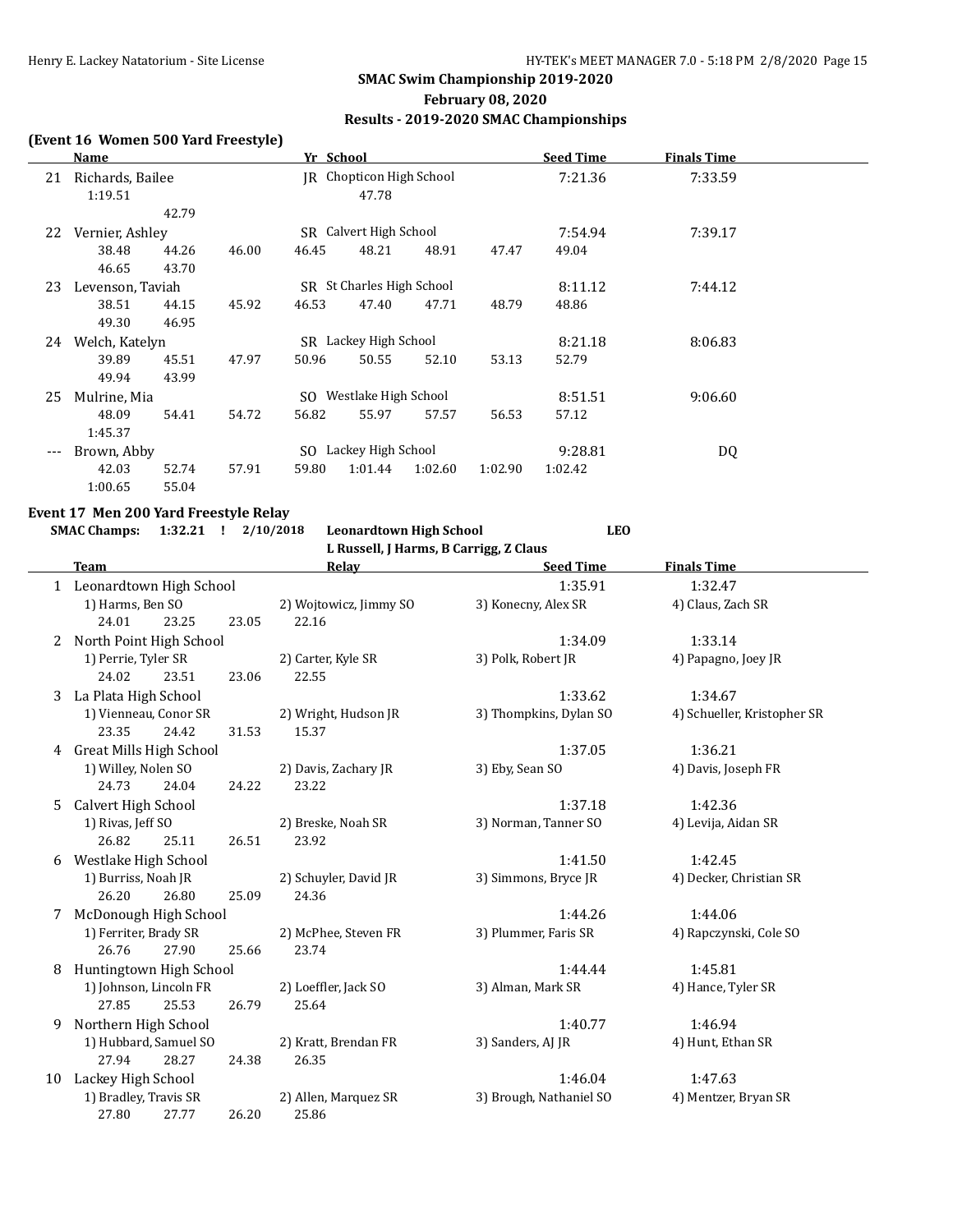### **February 08, 2020**

### **Results - 2019-2020 SMAC Championships**

### **(Event 17 Men 200 Yard Freestyle Relay)**

|    | Team                     |       | Relav                   | <b>Seed Time</b>      | <b>Finals Time</b>     |  |
|----|--------------------------|-------|-------------------------|-----------------------|------------------------|--|
| 11 | Thomas Stone High School |       |                         | 1:45.41               | 1:47.72                |  |
|    | 1) Truitt, Justin SR     |       | 2) Amaya, Marvin JR     | 3) Offutt, Caleb SO   | 4) Jameson, Clayton SO |  |
|    | 31.99<br>23.65           | 29.10 | 22.98                   |                       |                        |  |
| 12 | Chopticon High School    |       |                         | 1:48.07               | 1:47.92                |  |
|    | 1) Marra, Jacob SR       |       | 2) Harville, Zachary SR | 3) Kilroy, Dorian SR  | 4) McMullen, Robert SR |  |
|    | 27.28<br>27.07           | 27.95 | 25.62                   |                       |                        |  |
| 13 | St Charles High School   |       |                         | 1:46.92               | 1:48.75                |  |
|    | 1) Nickens, Jayden JR    |       | 2) Aguilar, Orlando SR  | 3) Parham, Michael JR | 4) Smith, Jared SR     |  |
|    | 26.59<br>29.32           | 26.68 | 26.16                   |                       |                        |  |
| 14 | Patuxent High School     |       |                         | 1:57.40               | 1:49.84                |  |
|    | 1) Bishop, Dylan SR      |       | 2) Gross, Gavin JR      | 3) Lusby, Lucas SO    | 4) Singh, Jas SR       |  |
|    | 27.22<br>27.63           | 28.45 | 26.54                   |                       |                        |  |

### **Event 18 Women 200 Yard Freestyle Relay**

**SMAC Champs: 1:45.45 ! 2/11/2017 Great Mills High School GTM H Mesmer, S Chan, J Mesmer, S O'Dell**

|    | <b>Team</b>                    | Relay                   | <b>Seed Time</b>       | <b>Finals Time</b>        |
|----|--------------------------------|-------------------------|------------------------|---------------------------|
|    | 1 La Plata High School         |                         | 1:46.73                | 1:44.36!                  |
|    | 1) Cupples, Kaeleigh FR        | 2) Maddox, Summer SR    | 3) French, Emma SO     | 4) Schueller, Megan SR    |
|    | 27.12<br>26.41<br>28.48        | 22.35                   |                        |                           |
| 2  | Leonardtown High School        |                         | 1:50.23                | 1:44.63!                  |
|    | 1) Duke, Amaya SO              | 2) Bonds, Gabrielle FR  | 3) Hotz, Sam JR        | 4) Ray, Nelle JR          |
|    | 27.71<br>26.65<br>25.46        | 24.81                   |                        |                           |
| 3  | <b>Great Mills High School</b> |                         | 1:51.13                | 1:48.49                   |
|    | 1) Baker, Noe FR               | 2) Zhou, Kaitlyn JR     | 3) Raley, Savannah SO  | 4) Chan, Sophie SO        |
|    | 28.45<br>27.56<br>26.51        | 25.97                   |                        |                           |
| 4  | McDonough High School          |                         | 1:52.10                | 1:50.79                   |
|    | 1) Byrd-Taft, Jayme FR         | 2) Mahr, Katie SR       | 3) Hulvey, Reagan SO   | 4) Tompkins, Alexandra JR |
|    | 29.74<br>28.31<br>26.86        | 25.88                   |                        |                           |
| 5  | North Point High School        |                         | 1:53.02                | 1:51.00                   |
|    | 1) Perella, Camden SO          | 2) Padilla, Emily SO    | 3) Rios, Alyssa JR     | 4) Bell, Amiya JR         |
|    | 27.45<br>27.75<br>28.83        | 26.97                   |                        |                           |
|    | 6 Huntingtown High School      |                         | 1:47.99                | 1:53.08                   |
|    | 1) Schmidt, Gabrielle SO       | 2) Hinton, Jasmine SR   | 3) Hudson, Olivia FR   | 4) Rogers, Alivia JR      |
|    | 28.42<br>29.07<br>29.47        | 26.12                   |                        |                           |
| 7  | Chopticon High School          |                         | 1:57.88                | 1:58.91                   |
|    | 1) Moore, Bethany JR           | 2) Fields, Marissa SR   | 3) Gatton, Sydney JR   | 4) Wild, Rosemary JR      |
|    | 29.28<br>30.12<br>30.35        | 29.16                   |                        |                           |
| 8  | Northern High School           |                         | 1:54.64                | 2:01.43                   |
|    | 1) Means, Rebecca FR           | 2) Hance, Jane SO       | 3) Gaare, Megan JR     | 4) Hatchell, Maliyah SO   |
|    | 30.19<br>30.43<br>30.83        | 29.98                   |                        |                           |
| 9  | Thomas Stone High School       |                         | 2:02.65                | 2:05.33                   |
|    | 1) Truby, Emma SO              | 2) Goodell, Celeste SR  | 3) Cartwright, Mary SR | 4) Jameson, Cora JR       |
|    | 30.83<br>32.66<br>33.07        | 28.77                   |                        |                           |
| 10 | Calvert High School            |                         | 1:57.83                | 2:06.33                   |
|    | 1) Gray, Grace FR              | 2) Schmidt, Rhyannon SO | 3) Vo, Victoria SO     | 4) Bubin, Johna JR        |
|    | 30.37<br>33.25<br>32.24        | 30.47                   |                        |                           |
| 11 | St Charles High School         |                         | 2:07.11                | 2:07.32                   |
|    | 1) Moore, Halle SO             | 2) McKenney, Lianna SR  | 3) Parks, Marissa JR   | 4) Villalobos, Ulan FR    |
|    | 31.64<br>34.43<br>32.04        | 29.21                   |                        |                           |
|    | 12 Lackey High School          |                         | 2:08.06                | 2:08.37                   |
|    | 1) Alvey, Kaylee FR            | 2) Corcoran, Alexis FR  | 3) Gilligan, Kaela SR  | 4) Hill, Paige SO         |
|    | 32.35<br>31.87<br>32.26        | 31.89                   |                        |                           |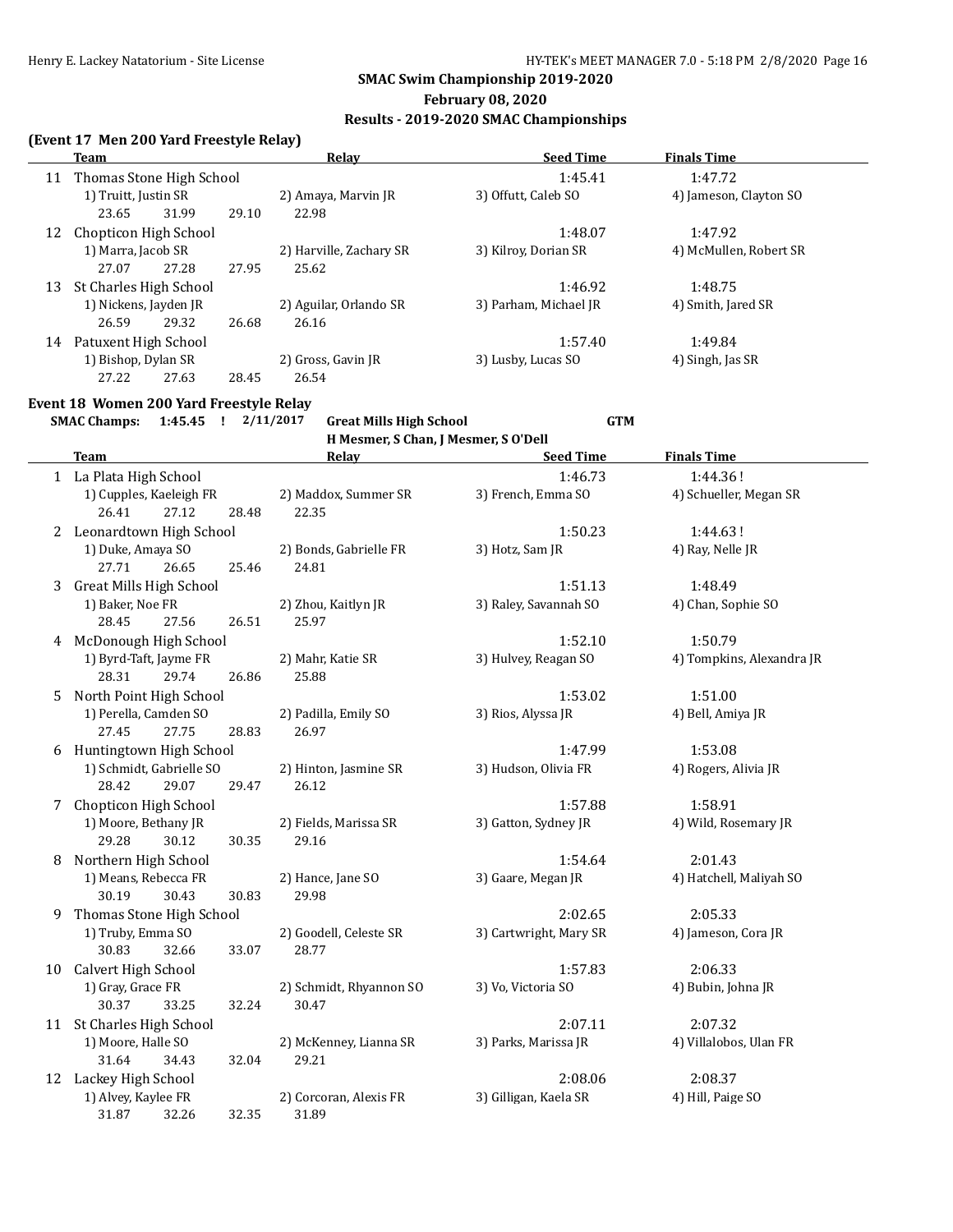46.23 52.54

#### **SMAC Swim Championship 2019-2020**

#### **February 08, 2020**

### **Results - 2019-2020 SMAC Championships**

### **(Event 18 Women 200 Yard Freestyle Relay) Team Relay Seed Time Finals Time** 13 Patuxent High School 2:20.21 2:20.03 1) Lightfoot, Vanessa JR 2) Capuano, Isabella SO 3) Grand, Lauren SR 4) Singleton, Kayla SR 35.78 34.99 36.66 32.60 **Event 19 Men 100 Yard Backstroke SMAC Champs: 53.29 ! 2/7/2015 Chris Kahl PTX Name Seed Time Seed Time Finals Time** 1 Voelker, Ben SR Calvert High School 55.64 55.23 27.08 28.15 2 Jameson, Clayton SO Thomas Stone High School 1:00.45 57.47 27.98 29.49 3 Eby, Sean SO Great Mills High School 1:01.00 59.43 29.10 30.33 4 Konecny, Alex SR Leonardtown High School 1:03.33 1:01.61 30.10 31.51 5 Perella, Liam SR North Point High School 1:01.53 1:01.86 30.12 31.74 6 Harms, Ben SO Leonardtown High School 1:05.62 1:02.95 29.97 32.98 7 Diggs, Isaiah SO North Point High School 1:03.25 1:03.76 31.02 32.74 8 Davis, Zachary **JR** Great Mills High School 1:07.32 1:04.89 31.48 33.41 9 Bradshaw, Joseph SR Northern High School 1:07.56 1:06.66 32.58 34.08 10 Strain, Riley **FR** Calvert High School 1:11.48 1:09.73 33.43 36.30 11 McMullen, Robert SR Chopticon High School 1:13.34 1:09.96 33.37 36.59 12 Romero, Matthew **JR** La Plata High School 1:16.17 1:10.22 33.83 36.39 13 Carroll-Tanner, Khoury SO St Charles High School 1:15.87 1:16.90 14 Saunders, Jackson SQ La Plata High School 1:17.68 1:17.80 38.47 39.33 15 Cox, Garrett SQ Huntingtown High School 1:17.67 1:17.95 37.04 40.91 16 Polk, Ryan SO Northern High School 1:23.22 1:18.59 17 Mitchell, Maxwell **IR** McDonough High School 1:13.49 1:19.40 37.69 41.71 18 Dalton, Isaac SO Chopticon High School 1:18.73 1:19.74 19 Whitt, Zachary **FR** McDonough High School 1:26.55 1:20.31 38.33 41.98 20 Hill, Justin SO Westlake High School 1:21.89 1:21.10 21 Todd, Philip SO Lackey High School 1:29.32 1:24.02 40.19 43.83 22 Danvers, River JR Patuxent High School 1:32.91 1:32.20 43.49 48.71 23 Arias, Christian FR Huntingtown High School 1:25.59 1:33.08 24 Offutt, Caleb SQ Thomas Stone High School 1:30.67 1:34.49 50.66 43.83 25 Villlalobos, Will JR St Charles High School 1:41.22 1:38.77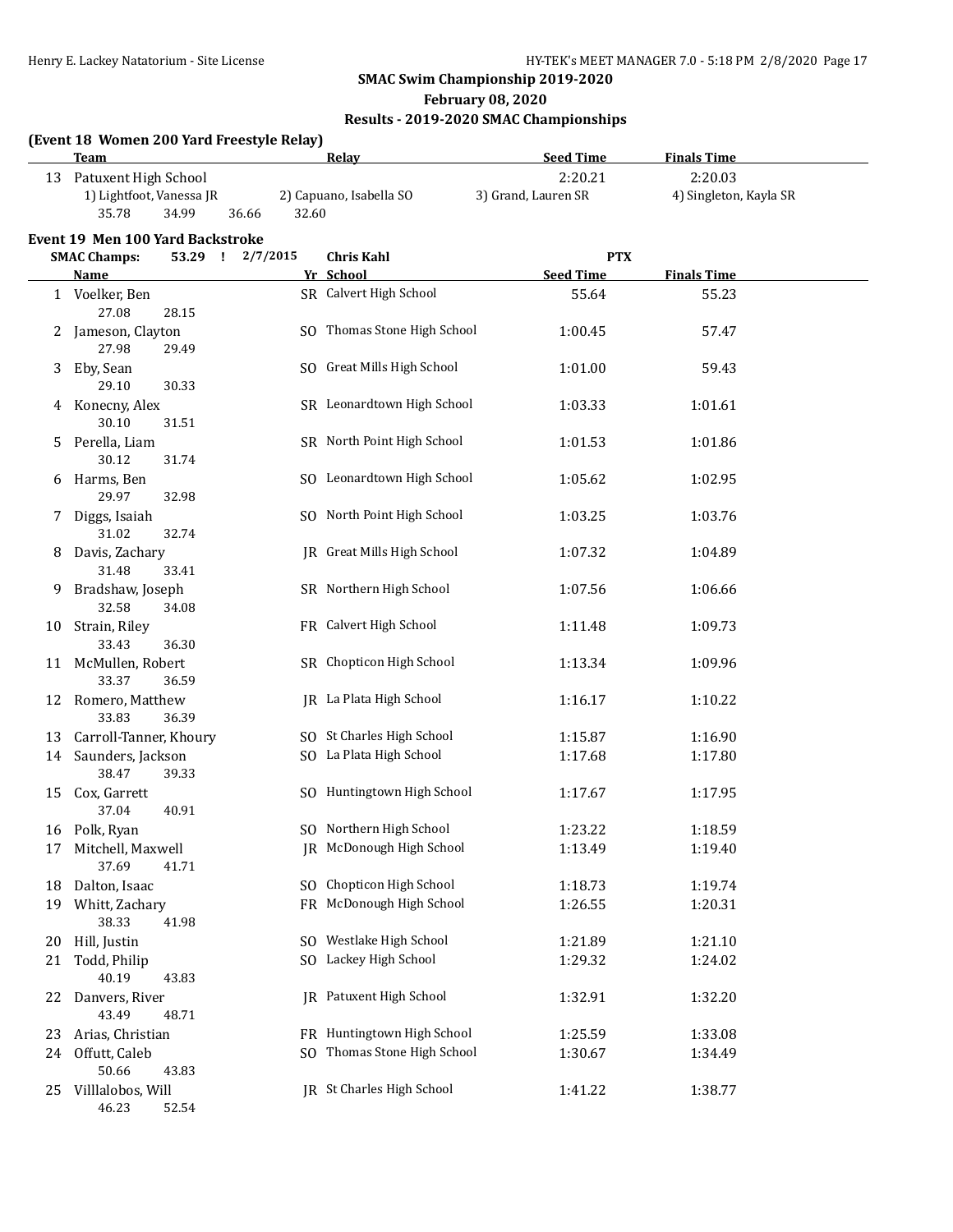**February 08, 2020**

### **Results - 2019-2020 SMAC Championships**

### **(Event 19 Men 100 Yard Backstroke)**

|    | <b>Name</b>                          |          | Yr School                      | <b>Seed Time</b> | <b>Finals Time</b> |  |
|----|--------------------------------------|----------|--------------------------------|------------------|--------------------|--|
|    | Hunter, Dakarai<br>44.72<br>50.09    |          | FR Lackey High School          | 1:39.37          | <b>DQ</b>          |  |
|    | Event 20 Women 100 Yard Backstroke   |          |                                |                  |                    |  |
|    | <b>SMAC Champs:</b><br>$1:00.52$ !   | 2/9/2013 | <b>Mairyn Branaman</b>         | <b>LEO</b>       |                    |  |
|    | Name                                 |          | Yr School                      | <b>Seed Time</b> | <b>Finals Time</b> |  |
|    | 1 Atkins, Sydney<br>28.54<br>29.33   |          | JR Huntingtown High School     | 1:01.86          | 57.87!             |  |
|    | 2 Zaidi, Alexia<br>28.78<br>29.43    |          | FR Northern High School        | 59.86            | 58.21!             |  |
| 3  | McCloskey, Lauren<br>30.28<br>32.74  |          | SO Leonardtown High School     | 1:06.14          | 1:03.02            |  |
| 4  | Smith, Kate<br>32.30<br>33.59        |          | SO Leonardtown High School     | 1:07.87          | 1:05.89            |  |
| 5. | Perella, Camden<br>32.51<br>33.93    |          | SO North Point High School     | 1:06.55          | 1:06.44            |  |
|    | Thompson, Morgan<br>32.38<br>35.84   |          | JR La Plata High School        | 1:10.75          | 1:08.22            |  |
| 7  | Schmidt, Gabrielle<br>33.23<br>35.40 |          | SO Huntingtown High School     | 1:06.79          | 1:08.63            |  |
| 8  | Raley, Savannah<br>33.00<br>35.95    |          | SO Great Mills High School     | 1:08.96          | 1:08.95            |  |
| 9  | Gleason, Cameron<br>34.62<br>37.50   |          | <b>IR</b> Calvert High School  | 1:15.32          | 1:12.12            |  |
| 10 | Byrd-Taft, Jayme<br>35.51<br>38.45   |          | FR McDonough High School       | 1:15.99          | 1:13.96            |  |
|    | 11 Lazer, Rose<br>36.09<br>38.20     |          | <b>IR</b> Patuxent High School | 1:12.04          | 1:14.29            |  |
|    | 12 Gray, Grace<br>38.01<br>39.08     |          | FR Calvert High School         | 1:16.31          | 1:17.09            |  |
| 13 | Mesmer, Grace<br>35.46<br>42.05      |          | FR Great Mills High School     | 1:17.24          | 1:17.51            |  |
|    | 14 Gatton, Sydney<br>38.05<br>39.98  |          | IR Chopticon High School       | 1:17.18          | 1:18.03            |  |
| 15 | Jarboe, Sara<br>38.31<br>40.78       |          | IR North Point High School     | 1:22.07          | 1:19.09            |  |
| 16 | Murphy, Lauren<br>38.61 41.25        |          | SR Northern High School        | 1:16.38          | 1:19.86            |  |
| 17 | Leonard, Kayla<br>38.28<br>42.14     |          | SR La Plata High School        | 1:21.06          | 1:20.42            |  |
| 18 | Lyddane, Ava<br>38.96<br>42.88       | SO.      | McDonough High School          | 1:24.59          | 1:21.84            |  |
| 19 | Richards, Bailee                     | IR       | Chopticon High School          | 1:26.95          | 1:27.96            |  |
| 20 | McKenney, Lianna                     |          | SR St Charles High School      | 1:34.68          | 1:29.21            |  |
| 21 | Inscoe, Kaitlyn<br>44.61<br>48.12    | SO.      | Westlake High School           | 1:38.93          | 1:32.73            |  |
| 22 | Tameling, Katlyn<br>43.95<br>52.75   |          | FR Lackey High School          | 1:36.02          | 1:36.70            |  |
| 23 | Mulrine, Mia<br>50.64<br>51.97       | SO.      | Westlake High School           | 1:41.71          | 1:42.61            |  |
| 24 | Tompkins, Madison<br>49.94<br>55.00  |          | SO Patuxent High School        | 1:43.14          | 1:44.94            |  |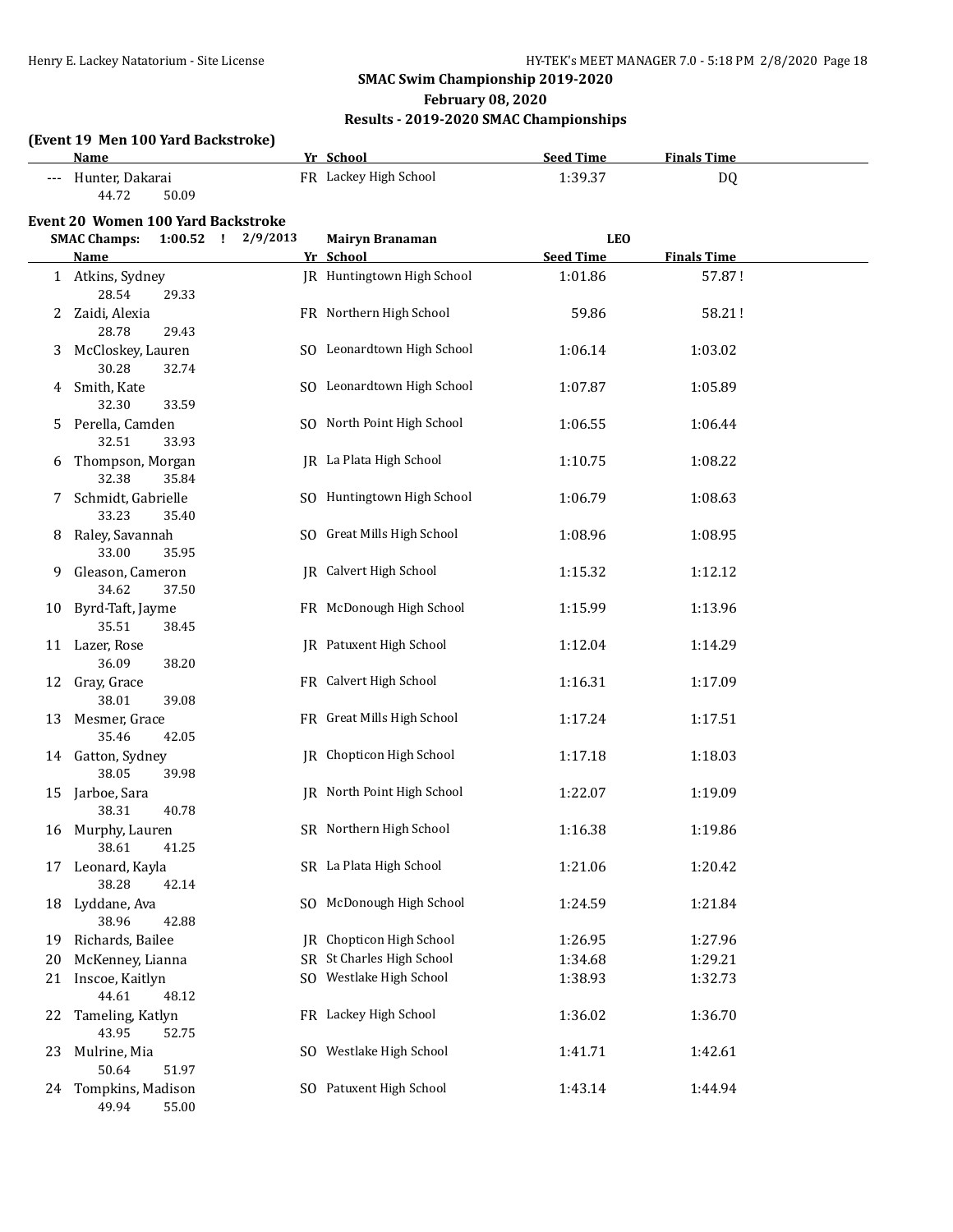### **February 08, 2020**

### **Results - 2019-2020 SMAC Championships**

### **(Event 20 Women 100 Yard Backstroke)**

|    | Name                                    |           | Yr School                  | <b>Seed Time</b> | <b>Finals Time</b> |  |
|----|-----------------------------------------|-----------|----------------------------|------------------|--------------------|--|
|    | Bugert, Julianna<br>43.68<br>48.58      |           | SO Lackey High School      | 1:38.46          | DQ                 |  |
|    | Event 21 Men 100 Yard Breaststroke      |           |                            |                  |                    |  |
|    | $1:00.12$ !<br><b>SMAC Champs:</b>      | 2/10/2007 | <b>William Webber</b>      | <b>THS</b>       |                    |  |
|    | Name                                    |           | Yr School                  | <b>Seed Time</b> | <b>Finals Time</b> |  |
|    | 1 Cunningham, Jaydon<br>26.62<br>30.36  |           | SO Northern High School    | 57.36            | 56.98!             |  |
|    | Schueller, Kristopher<br>27.17<br>31.00 |           | SR La Plata High School    | 58.88            | 58.17!             |  |
| 3  | Danielson, Erik<br>29.29<br>33.30       |           | JR Calvert High School     | 1:04.15          | 1:02.59            |  |
|    | 4 Beckham, Justin<br>29.06<br>34.02     |           | SR Patuxent High School    | 1:05.71          | 1:03.08            |  |
| 5. | White, Benjamin<br>30.57<br>35.17       |           | JR Great Mills High School | 1:09.20          | 1:05.74            |  |
|    | Rapczynski, Cole<br>31.89<br>36.26      |           | SO McDonough High School   | 1:08.83          | 1:08.15            |  |
| 7. | Davis, Joseph<br>31.74<br>36.48         |           | FR Great Mills High School | 1:09.56          | 1:08.22            |  |
| 8  | Northrup, Ryan<br>31.69<br>37.61        |           | SR Leonardtown High School | 1:08.83          | 1:09.30            |  |
| 9  | Smith, Jared<br>33.08<br>37.07          |           | SR Huntingtown High School | 1:10.66          | 1:10.15            |  |
| 10 | Cassetta, Will<br>34.33<br>37.81        |           | FR Leonardtown High School | 1:15.81          | 1:12.14            |  |
|    | 11 Lile, Kristof<br>34.32<br>37.99      |           | SR North Point High School | 1:13.82          | 1:12.31            |  |
|    | 12 Hance, Tyler<br>35.01<br>37.86       |           | SR Huntingtown High School | 1:12.81          | 1:12.87            |  |
| 13 | Schuyler, David<br>34.55<br>38.49       |           | JR Westlake High School    | 1:13.15          | 1:13.04            |  |
|    | 14 Breske, Noah<br>34.25<br>39.31       |           | SR Calvert High School     | 1:14.53          | 1:13.56            |  |
| 15 | McPhee, Steven<br>35.69<br>42.67        |           | FR McDonough High School   | 1:18.59          | 1:18.36            |  |
|    | 16 Heim, Casey<br>36.46<br>43.51        |           | SR Northern High School    | 1:21.09          | 1:19.97            |  |
| 17 | Kilroy, Dorian<br>37.37<br>42.84        |           | SR Chopticon High School   | 1:16.95          | 1:20.21            |  |
| 18 | Parham, Michael<br>37.63<br>43.58       |           | JR St Charles High School  | 1:25.12          | 1:21.21            |  |
| 19 | Valentine, Eric<br>38.18<br>43.72       |           | SO La Plata High School    | 1:23.50          | 1:21.90            |  |
| 20 | Nebel, Samuel<br>38.85<br>44.62         |           | JR Chopticon High School   | 1:23.99          | 1:23.47            |  |
| 21 | Kozlowski, Julian<br>39.96<br>45.92     |           | SO Lackey High School      | 1:24.29          | 1:25.88            |  |
| 22 | Ahern, Michael<br>41.03<br>45.46        |           | SO Lackey High School      | 1:26.42          | 1:26.49            |  |
| 23 | Gulley, Garrett<br>37.43<br>49.80       |           | SR St Charles High School  | 1:26.16          | 1:27.23            |  |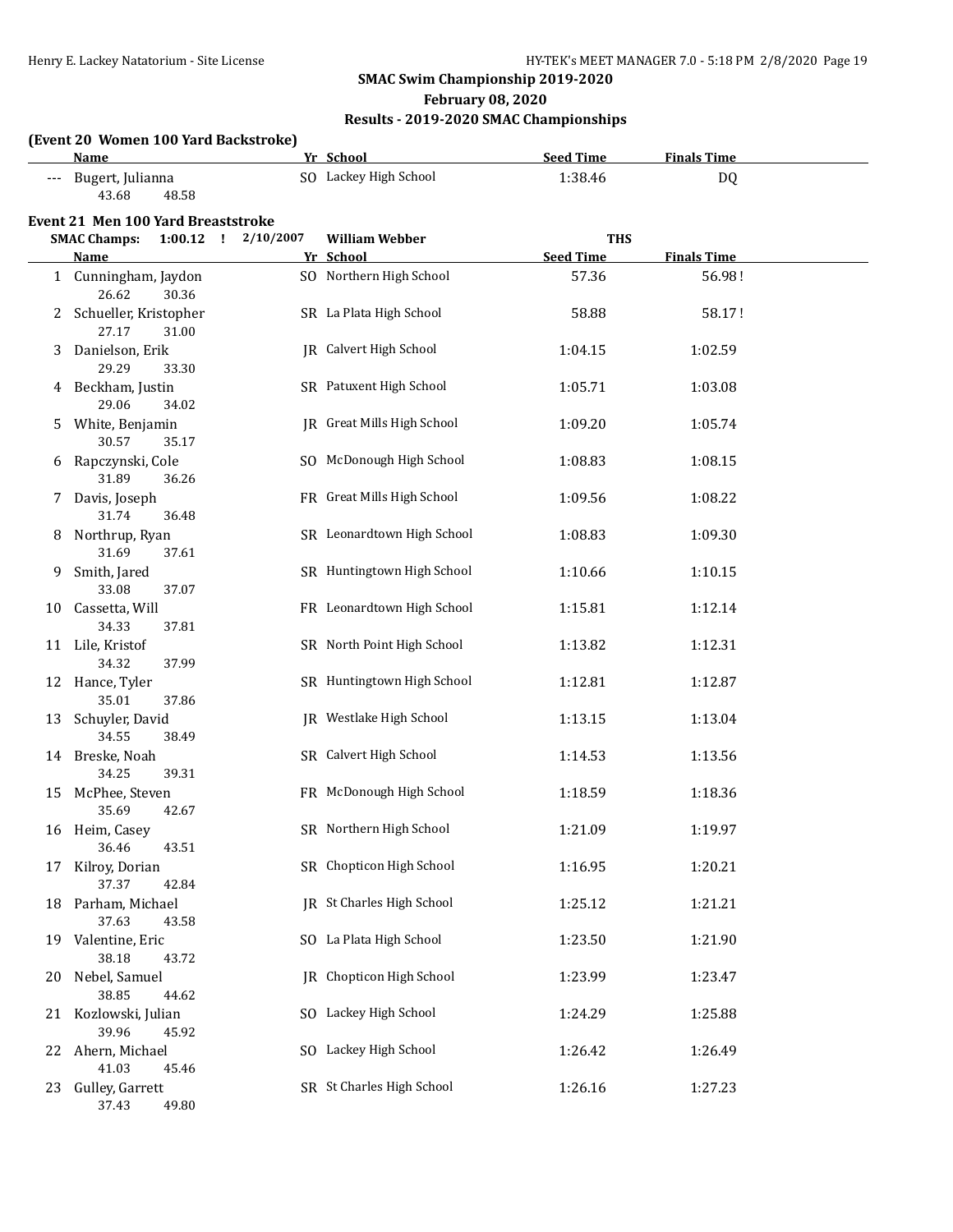# **SMAC Swim Championship 2019-2020 February 08, 2020**

### **Results - 2019-2020 SMAC Championships**

### **(Event 21 Men 100 Yard Breaststroke)**

|       | Name         |       | Yr School                  | <b>Seed Time</b> | <b>Finals Time</b> |
|-------|--------------|-------|----------------------------|------------------|--------------------|
| 24    | Saenz, Conor |       | FR Patuxent High School    | 1:35.29          | 1:33.16            |
|       | 43.65        | 49.51 |                            |                  |                    |
| $---$ | Carter, Kyle |       | SR North Point High School | 1:07.95          | DQ                 |
|       | 31.51        | 36.13 |                            |                  |                    |
| $---$ | Dunn, James  |       | SR Westlake High School    | 1:29.51          | DQ                 |
|       | 41.20        | 45.53 |                            |                  |                    |

### **Event 22 Women 100 Yard Breaststroke**

|    | <b>SMAC Champs:</b>          | $1:06.96$ ! | 2/10/2018 | <b>Kelly Moton</b>          | <b>NOC</b>       |                    |  |
|----|------------------------------|-------------|-----------|-----------------------------|------------------|--------------------|--|
|    | <b>Name</b>                  |             |           | Yr School                   | <b>Seed Time</b> | <b>Finals Time</b> |  |
|    | 1 Frick, Olivia<br>31.26     | 34.89       |           | SO Huntingtown High School  | 1:08.98          | 1:06.15!           |  |
| 2  | Tompkins, Alexandra<br>31.00 | 35.49       |           | JR McDonough High School    | 1:08.55          | 1:06.49!           |  |
| 3  | Bell, Amiya<br>36.17         | 39.03       |           | JR North Point High School  | 1:16.65          | 1:15.20            |  |
| 4  | Connolly, Leanna<br>35.90    | 39.85       |           | SO Leonardtown High School  | 1:17.63          | 1:15.75            |  |
| 5  | Rogers, Alivia<br>35.36      | 40.70       |           | JR Huntingtown High School  | 1:15.17          | 1:16.06            |  |
| 6  | Morris, Lydia<br>35.71       | 40.89       |           | JR Great Mills High School  | 1:17.70          | 1:16.60            |  |
| 7  | Ganzell, Jolie<br>36.66      | 41.76       |           | IR Great Mills High School  | 1:19.96          | 1:18.42            |  |
|    | 8 Zelesak, Megan<br>36.27    | 42.34       |           | SO La Plata High School     | 1:16.13          | 1:18.61            |  |
| 9. | Frill, Madison<br>37.41      | 42.45       |           | JR Leonardtown High School  | 1:21.33          | 1:19.86            |  |
|    | 10 Wild, Rosemary<br>36.87   | 43.04       |           | JR Chopticon High School    | 1:19.59          | 1:19.91            |  |
|    | 11 Miller, Camryn<br>39.78   | 44.31       |           | JR La Plata High School     | 1:23.69          | 1:24.09            |  |
|    | 12 Fields, Marissa<br>39.37  | 45.62       |           | SR Chopticon High School    | 1:25.20          | 1:24.99            |  |
|    | 13 Patterson, Marin<br>39.42 | 48.66       |           | SO North Point High School  | 1:27.78          | 1:28.08            |  |
|    | 14 Foraci, Emma<br>40.69     | 47.44       |           | JR McDonough High School    | 1:30.90          | 1:28.13            |  |
| 15 | Gaare, Megan<br>42.89        | 46.34       |           | JR Northern High School     | 1:32.58          | 1:29.23            |  |
| 16 | Riley, Ava<br>42.18          | 47.41       |           | SO Patuxent High School     | 1:39.15          | 1:29.59            |  |
| 17 | Grand, Lauren<br>41.68       | 49.24       |           | SR Patuxent High School     | 1:29.85          | 1:30.92            |  |
| 18 | Means, Rebecca<br>43.67      | 50.59       |           | FR Northern High School     | 1:32.88          | 1:34.26            |  |
| 19 | Goodell, Celeste<br>44.40    | 50.09       |           | SR Thomas Stone High School | 1:31.84          | 1:34.49            |  |
| 20 | Bubin, Johna<br>45.10        | 52.29       |           | JR Calvert High School      | 1:37.17          | 1:37.39            |  |
|    | 21 Alvey, Kaylee<br>46.02    | 53.45       |           | FR Lackey High School       | 1:37.31          | 1:39.47            |  |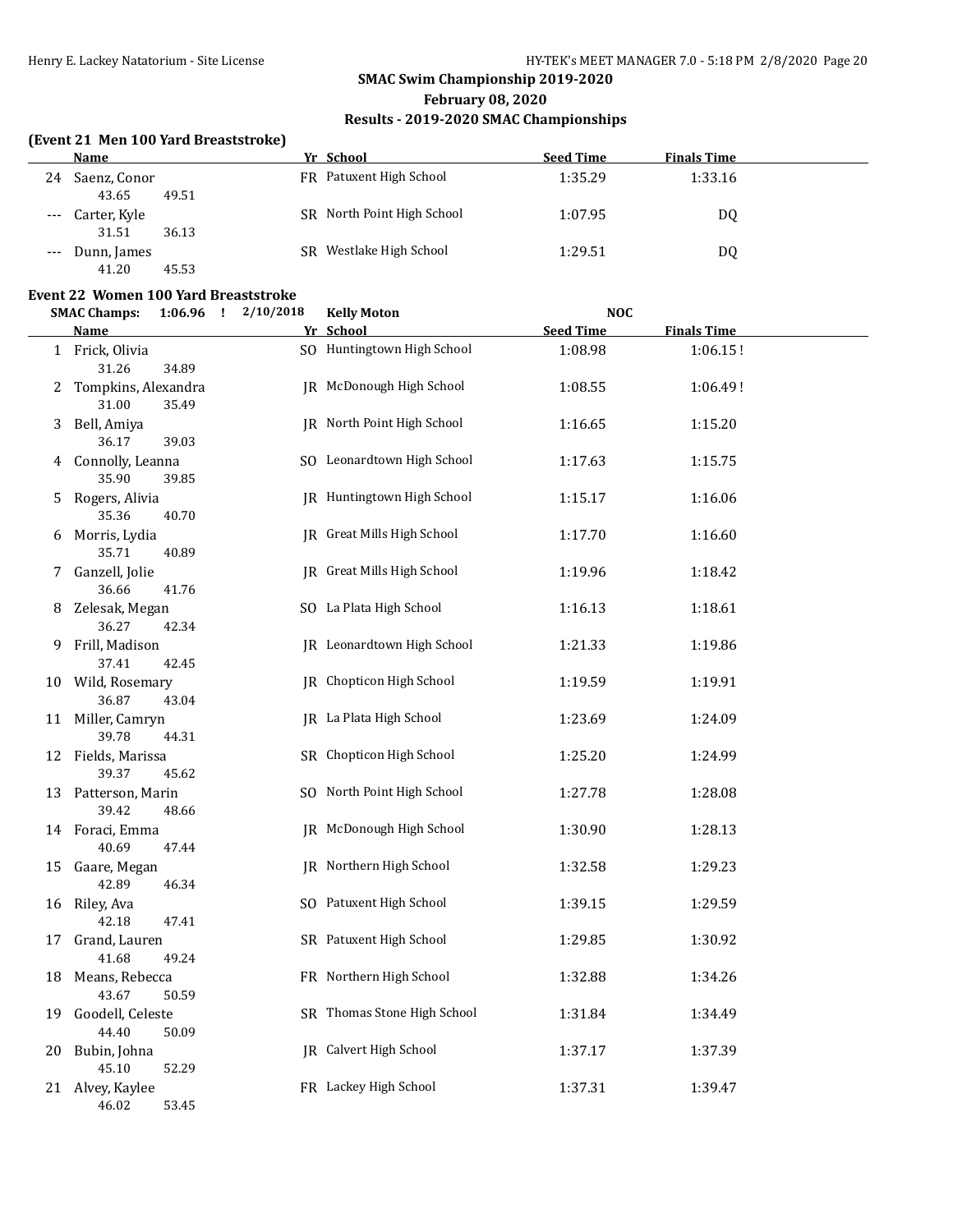### **February 08, 2020**

### **Results - 2019-2020 SMAC Championships**

### **(Event 22 Women 100 Yard Breaststroke)**

|       | <b>Name</b>      | Yr School                   | <b>Seed Time</b> | <b>Finals Time</b> |  |
|-------|------------------|-----------------------------|------------------|--------------------|--|
| 22    | Heflin, Amir     | SR St Charles High School   | 1:43.41          | 1:44.87            |  |
|       | 46.34<br>58.53   |                             |                  |                    |  |
| 23    | Evertez, Mya     | Westlake High School<br>SO. | 2:01.11          | 1:44.91            |  |
|       | 48.93<br>55.98   |                             |                  |                    |  |
| 24    | Huber, Cassandra | Westlake High School<br>FR  | 1:48.01          | 1:47.58            |  |
|       | 57.09<br>50.49   |                             |                  |                    |  |
| $---$ | Simmonds, Natesa | FR St Charles High School   | 1:41.10          | DQ                 |  |
|       | 55.42<br>47.18   |                             |                  |                    |  |

### **Event 23 Men 400 Yard Freestyle Relay**

### **SMAC Champs: 3:23.93 ! 2/10/2018 Leonardtown High School LEO A Bacon, B Carrigg, K Rock, Z Claus**

|    | <b>Team</b>                    | Relay                       | <b>Seed Time</b>       | <b>Finals Time</b>       |
|----|--------------------------------|-----------------------------|------------------------|--------------------------|
|    | 1 Leonardtown High School      |                             | 3:32.45                | 3:25.28                  |
|    | 1) Smith, Liam JR              | 2) Wojtowicz, Jimmy SO      | 3) Konecny, Alex SR    | 4) Claus, Zach SR        |
|    | 25.20<br>53.58<br>23.94        | 50.44<br>24.58<br>51.93     | 23.31<br>49.33         |                          |
| 2  | <b>Great Mills High School</b> |                             | 3:38.81                | 3:32.37                  |
|    | 1) Davis, Zachary JR           | 2) White, Benjamin JR       | 3) Beall, Bradley SR   | 4) Davis, Joseph FR      |
|    | 25.69<br>55.00<br>25.42        | 52.63<br>25.28<br>53.19     | 24.10<br>51.55         |                          |
| 3  | Huntingtown High School        |                             | 3:41.17                | 3:33.56                  |
|    | 1) Droneberger, Alex SR        | 2) Smith, Jared SR          | 3) Rodriguez, David JR | 4) Williams, Ethan SR    |
|    | 52.26<br>24.82<br>27.57        | 59.57<br>24.80<br>52.77     | 23.66<br>48.96         |                          |
| 4  | North Point High School        |                             | 3:39.82                | 3:34.23                  |
|    | 1) Reyes, Mikel SR             | 2) Diggs, Isaiah SO         | 3) Perrie, Tyler SR    | 4) Perella, Liam SR      |
|    | 25.68<br>25.11<br>53.55        | 53.84<br>53.21              | 25.62<br>53.63         |                          |
| 5  | Calvert High School            |                             | 3:45.83                | 3:37.18                  |
|    | 1) Levija, Aidan SR            | 2) Lusby, Mason SR          | 3) Voelker, Ben SR     | 4) Danielson, Erik JR    |
|    | 25.87<br>54.36<br>28.08        | 1:03.29<br>19.85<br>47.44   | 24.53<br>52.09         |                          |
| 6  | Northern High School           |                             | 3:50.30                | 3:44.49                  |
|    | 1) Zwinge, Oliver JR           | 2) Bradshaw, Joseph SR      | 3) Pinto, Benjamin SO  | 4) Cunningham, Jaydon SO |
|    | 26.33<br>55.93<br>27.60        | 59.04<br>27.97<br>59.72     | 23.18<br>49.80         |                          |
| 7  | Patuxent High School           |                             | 3:55.76                | 3:52.54                  |
|    | 1) Beckham, Justin SR          | 2) Morgan, Jaremy FR        | 3) Singh, Jas SR       | 4) Oster, Joe JR         |
|    | 55.83<br>27.02<br>27.99        | 58.12<br>1:02.23            |                        |                          |
| 8  | La Plata High School           |                             | 3:57.15                | 3:56.10                  |
|    | 1) Wright, Hudson JR           | 2) Grange, Samuel JR        | 3) Romero, Matthew JR  | 4) Kang, Luke SO         |
|    | 28.59<br>58.36<br>28.17        | 29.24<br>59.57<br>1:00.97   | 26.31<br>57.20         |                          |
| 9  | McDonough High School          |                             | 4:27.02                | 4:23.69                  |
|    | 1) Green, Malachi JR           | 2) Thornton, Michael FR     | 3) Shuff, CJ SO        | 4) Ferriter, Brady SR    |
|    | 31.59<br>1:08.84<br>32.23      | 31.36<br>1:06.56<br>1:06.05 | 1:02.24<br>1:02.24     |                          |
| 10 | Chopticon High School          |                             | 4:34.70                | 4:36.57                  |
|    | 1) Nebel, Samuel JR            | 2) Fields, Connor FR        | 3) Kriete, Brayden FR  | 4) Dalton, Isaac SO      |
|    | 33.48<br>1:09.82<br>33.86      | 33.61<br>1:12.57<br>1:11.29 | 30.27<br>1:02.89       |                          |
|    | 11 Westlake High School        |                             | 4:49.51                | 5:09.14                  |
|    | 1) Adams, Darrius FR           | 2) Hill, Justin SO          | 3) Dunn, James SR      | 4) Burriss, Noah JR      |
|    | 44.55<br>1:42.84<br>33.84      | 1:17.28<br>1:08.95<br>37.26 | 28.14<br>1:00.07       |                          |
|    | Lackey High School             |                             | 3:58.30                | DQ                       |
|    | 1) Brough, Nathaniel SO        | 2) Bradley, Travis SR       | 3) Ebo, Kester JR      | 4) Mentzer, Bryan SR     |
|    | 29.00<br>1:00.89<br>31.80      | 1:06.62<br>34.12<br>1:11.05 | 27.55<br>58.49         |                          |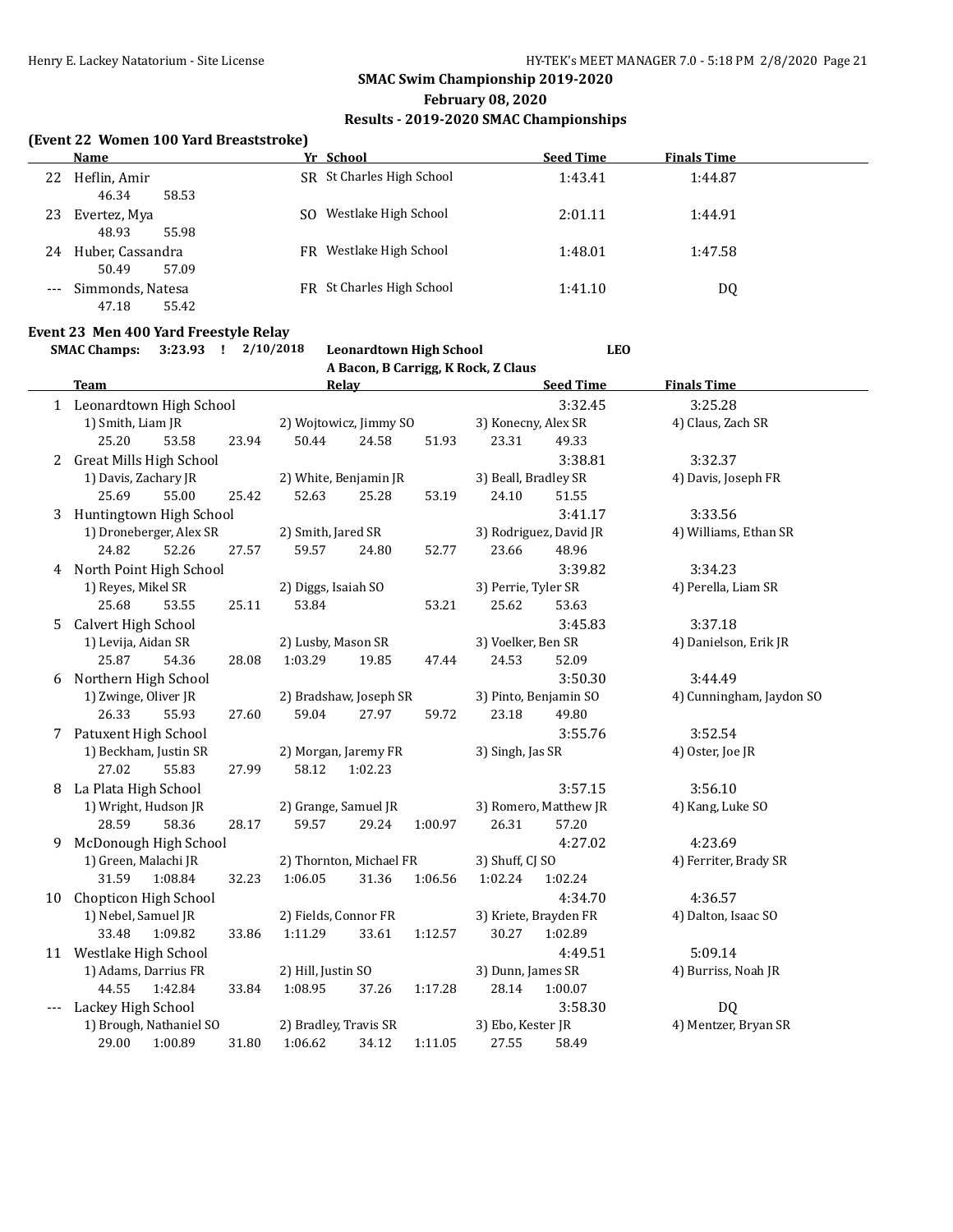### **February 08, 2020**

### **Results - 2019-2020 SMAC Championships**

### **Event 24 Women 400 Yard Freestyle Relay**

|   | 3:44.59 ! 2/10/2018<br><b>SMAC Champs:</b> | <b>Leonardtown High School</b> | <b>LEO</b>                 |                          |
|---|--------------------------------------------|--------------------------------|----------------------------|--------------------------|
|   |                                            | H Newton, S Hotz, K Ng, N Ray  |                            |                          |
|   | <b>Team</b>                                | <b>Relay</b>                   | <b>Seed Time</b>           | <b>Finals Time</b>       |
|   | 1 Huntingtown High School                  |                                | 3:48.77                    | 3:39.87!                 |
|   | 1) Frick, Madeline SR                      | 2) Frick, Olivia SO            | 3) Biehn, Emma SO          | 4) Atkins, Sydney JR     |
|   | 26.24<br>53.82<br>26.80                    | 55.86<br>26.79<br>56.57        | 25.65<br>53.62             |                          |
|   | 2 Leonardtown High School                  |                                | 3:51.00                    | 3:55.32                  |
|   | 1) Allred, Caroline FR                     | 2) Scott, Laura SR             | 3) Duke, Amaya SO          | 4) Bonds, Gabrielle FR   |
|   | 28.74<br>59.25<br>27.41                    | 57.89<br>27.78<br>59.17        | 28.11<br>59.01             |                          |
| 3 | <b>Great Mills High School</b>             |                                | 4:07.75                    | 4:06.97                  |
|   | 1) Ganzell, Jolie JR                       | 2) Mesmer, Olivia JR           | 3) Zhou, Kaitlyn JR        | 4) Baker, Noe FR         |
|   | 29.76<br>1:01.78<br>29.06                  | 1:03.80<br>29.09<br>1:01.54    | 28.85<br>59.85             |                          |
|   | 4 La Plata High School                     |                                | 4:04.59                    | 4:07.32                  |
|   | 1) Zelesak, Megan SO                       | 2) Maddox, Summer SR           | 3) White, Logan JR         | 4) Thompson, Morgan JR   |
|   | 30.71<br>1:04.38<br>28.89                  | 1:01.20<br>29.30<br>1:02.05    | 28.18<br>59.69             |                          |
| 5 | Northern High School                       |                                | 4:10.44                    | 4:08.04                  |
|   | 1) Greene, Katherine FR                    | 2) Hatchell, Maliyah SO        | 3) Zaidi, Alexia FR        | 4) Hartwell, Nyah SR     |
|   | 31.12<br>1:05.17<br>32.75                  | 1:10.05<br>27.42<br>56.62      | 15.15<br>56.20             |                          |
|   | 6 Calvert High School                      |                                | 4:27.84                    | 4:25.41                  |
|   | 1) Gray, Grace FR                          | 2) McGowan, Maggie SO          | 3) Kuhaneck, Emma SR       | 4) Gleason, Cameron JR   |
|   | 32.88<br>1:07.74<br>31.53                  | 1:07.39<br>29.59<br>1:34.28    | 36.00                      |                          |
|   | 7 North Point High School                  |                                | 4:13.71                    | 4:30.01                  |
|   | 1) Ball, Jordan JR                         | 2) Jarboe, Sara JR             | 3) Villanueva, Charlize FR | 4) Parriss, Christina JR |
|   | 31.74<br>1:07.99<br>32.76                  | 1:19.25<br>23.12<br>57.32      | 29.79<br>1:05.45           |                          |
|   | 8 Patuxent High School                     |                                | 4:41.15                    | 4:34.34                  |
|   | 1) Elliott, Zoe SR                         | 2) Izdepski, Cammy SR          | 3) Stewart, Abby JR        | 4) Lazer, Rose JR        |
|   | 31.65<br>1:07.32<br>15.13                  | 1:07.56<br>1:27.25<br>34.33    | 16.67<br>52.21             |                          |
| 9 | Lackey High School                         |                                | 5:02.64                    | 4:51.65                  |
|   | 1) Corcoran, Alexis FR                     | 2) Gilligan, Kaela SR          | 3) Alvey, Kaylee FR        | 4) Hill, Paige SO        |
|   | 34.00<br>1:12.51<br>36.08                  | 1:14.54<br>35.39<br>1:14.46    | 33.46<br>1:10.14           |                          |
|   | 10 Chopticon High School                   |                                | 4:26.39                    | 4:53.66                  |
|   | 1) Breiterman, Sara FR                     | 2) Crofford, Candesce JR       | 3) Belleavoine, Hope SR    | 4) Taylor, Megan FR      |
|   | 33.17<br>1:10.99<br>33.66                  | 1:15.24<br>19.63<br>35.07      | 39.57<br>1:52.36           |                          |
|   | 11 McDonough High School                   |                                | 4:50.17                    | 4:57.93                  |
|   | 1) Foraci, Emma JR                         | 2) Golden, Iris JR             | 3) Lyddane, Ava SO         | 4) Browning, Eileen SO   |
|   | 34.73<br>1:15.76<br>35.50                  | 1:28.58<br>27.05<br>1:04.87    | 15.18<br>1:08.72           |                          |
|   | 12 St Charles High School                  |                                | 5:11.06                    | 5:26.03                  |
|   | 1) Caaya, Helena SR                        | 2) Hemsley, Ariahna JR         | 3) Simmonds, Natesa FR     | 4) Parks, Marissa JR     |
|   | 1:33.52<br>42.99<br>23.38                  | 1:19.00<br>1:22.03<br>35.16    | 32.78<br>1:11.48           |                          |
|   | 13 Westlake High School                    |                                | 5:39.92                    | 5:50.51                  |
|   | 1) Mizelle-Penn, Savannah JR               | 2) Mulrine, Mia SO             | 3) Brooks, Jalayah SO      | 4) Huber, Cassandra FR   |
|   | 41.78<br>1:26.89<br>44.29                  | 1:29.11<br>1:32.05<br>41.00    | 39.80<br>1:22.46           |                          |

### **Scores - Women**

### Women - Team Rankings - Through Event 24

| 1. Huntingtown High School   | 402 | 2. Leonardtown High School | 382 |
|------------------------------|-----|----------------------------|-----|
| 3. La Plata High School      | 376 | 4. Great Mills High School | 354 |
| 5. North Point High School   | 303 | 6. Northern High School    | 258 |
| 7. McDonough High School     | 224 | 8. Calvert High School     | 181 |
| 9. Chopticon High School     | 159 | 10. Patuxent High School   | 146 |
| 11. Thomas Stone High School | 97  | 12. St Charles High School | 87  |